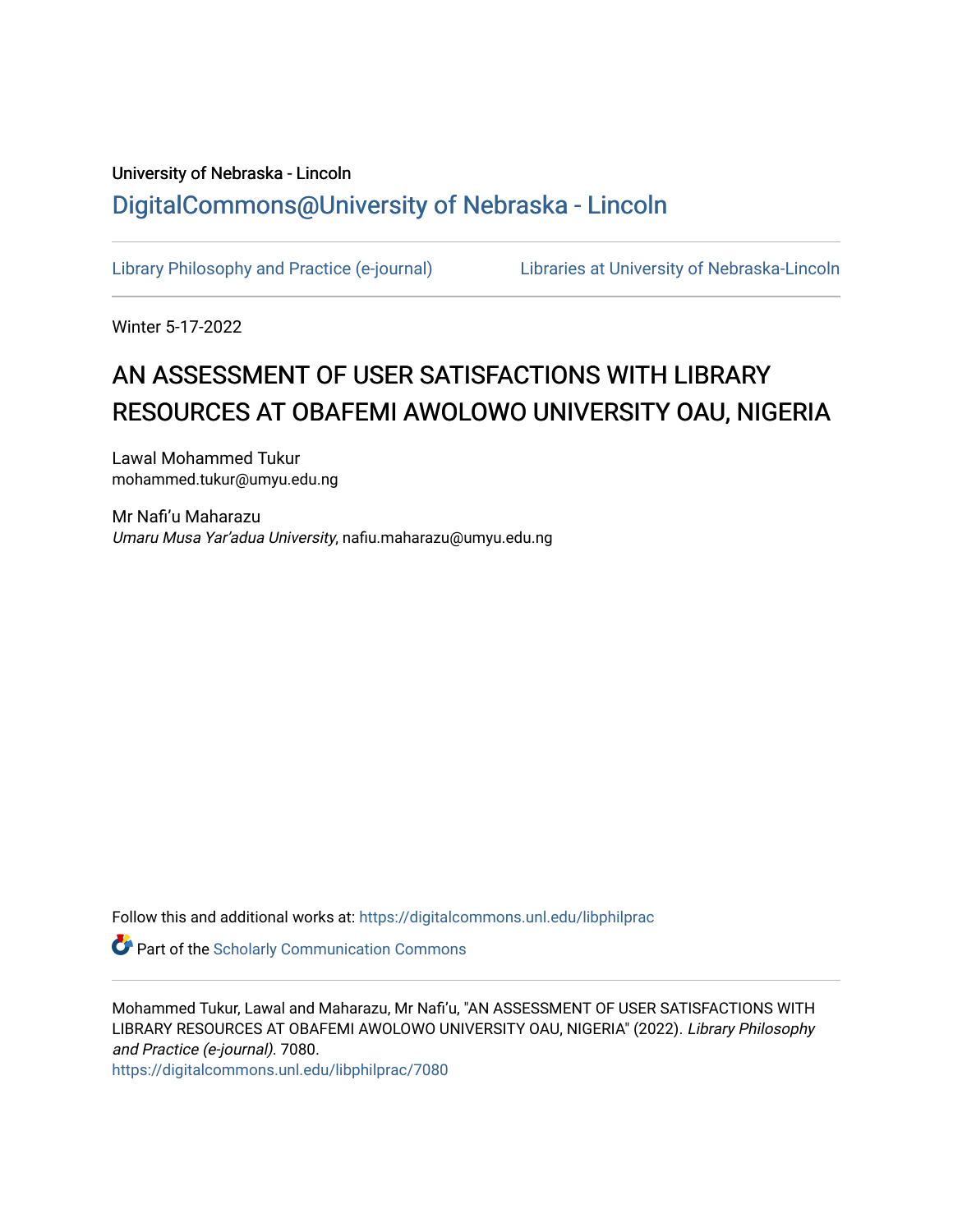## **AN ASSESSMENT OF USER SATISFACTIONS WITH LIBRARY RESOURCES AT OBAFEMI AWOLOWO UNIVERSITY OAU, NIGERIA**

### **By**

### Nafi'u Maharazu

Lecturer II Department of Library and Information Science, Umaru Musa Yar'adua University Katsina, Nigeria [nafiu.maharazu@umyu.edu.ng](mailto:nafiu.maharazu@umyu.edu.ng)

#### **And**

#### Mohammed Tukur Lawal

Research Scholar, Department of Library and Information Science, SRM University, Sonepat, Haryana, India [mohammed.tukur@umyu.edu.ng](mailto:mohammed.tukur@umyu.edu.ng)

#### Abstract

*The main objective of the study is to determine the user satisfaction with the library. Although questionnaires were provided to users when the researcher took 0.15 % of the entire respondent population= 35392= 52 around 0.15 sampled. However, fifty two (52) copies of the questionnaires were given to the respondents where fifty (50) copies were retrieved and analyzed, representing 96.15 %. The findings show the existing information resources available. In the Agriculture University Library the challenges User such as internet access, power failure, employee attitudes. To resolve these limitations insufficient numbers of library workers should be filled in, which meant that information resources will be arranged and readily accessible. The jobs of LIS professionals will help users access and use agricultural information tools, repackage and disseminate agricultural information to them. These findings suggest the need to formalize and improve relations between users and library staff in order to increase access to agricultural information and to formulate policies and regulatory structures for gender response. It is important to have policies that encourage inter-library loans, collaboration and knowledge sharing between Agriculture University Libraries and libraries of research institutes.*

**Keywords**: Agriculture, Information sources, library resources, Digital information, Knowledge and research, faculty members, undergraduate students, sharing, University library, Utilization

#### **Introduction**

Agriculture University Libraries were established with the goal of providing appropriate information resources while maintaining the highest level of excellence as research-oriented institutions. It also aims to improve academic inquiry by educating users on how to find relevant data services for their educational endeavors (Lee and Soohyung 2012). As a result, the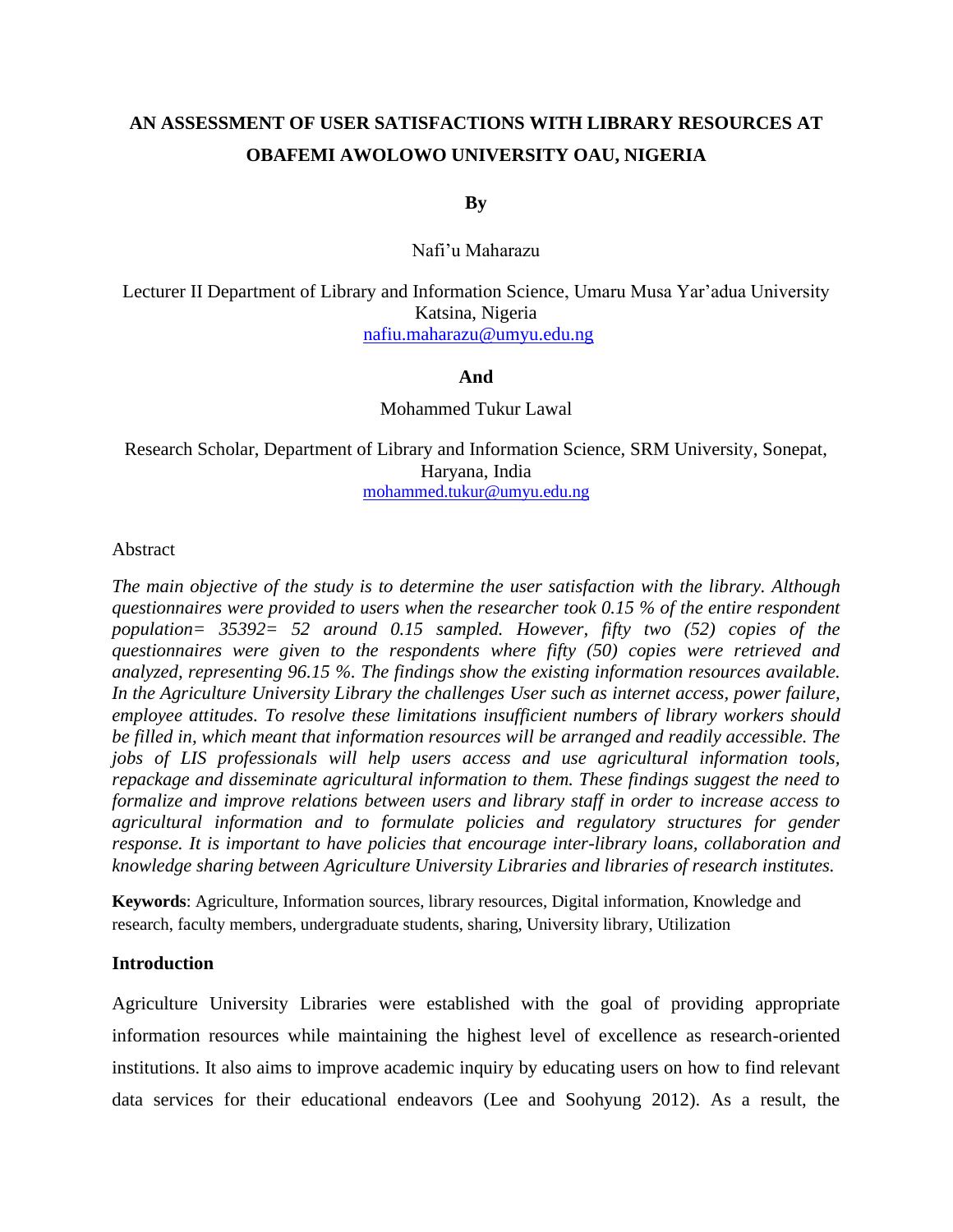Agriculture University Libraries must establish diverse evaluation, planning, and decisionmaking procedures, and they must expect the institutions they finance to apply these techniques to determine what is done, why it is done, and how much is done. Librarians may no longer just request resources and expect to receive them; instead, they must demonstrate their value in meaningful and measurable ways, as well as the outcomes of their services. In other words, they must demonstrate that their programs are appropriate for the intended users and that they achieve their goals in a timely and effective manner. The urgent need for a study of this kind is to help The Agriculture University library achieve its purpose of maintaining the highest standards of quality and realizing the vision of providing access to the world's global base of knowledge and information.

### **Literature Review**

## **Forms of Information Resources, Services and Infrastructural Facilities Available and Accessible in University Library of Agriculture**

The availability of information resources is critical in education, science, learning, and community services. "Every book has its reader," according to Library's third law. This will not only broaden their knowledge base, but it will also prepare them for the challenges they will experience in the process of learning, studying, and passing on information.

Libraries acquire information materials such as books, theses, papers, magazines, encyclopedias, dictionaries, e-journals, e-books, and so on, according to Ekene and colleagues (2016). However, Akpe and et al. (2018) hold a contrary viewpoint, claiming that information resources are insufficient. This suggests that respondents' responses to the different types of information required in the Library are not all that dissimilar. The study on information literacy skills conducted by Afianmagbon and et-al(2020) Availability of information resources as factors influencing research productivity of academic staff at Lead City University, Nigeria. However, in a case study of pharmaceutical science students from the University of Jos, Abubakar (2020) looked into the availability and accessibility of information resources in university libraries for academic usage by students, and found that books are among the library's information resources. Other information resources strongly suggested by respondents include journals, web libraries and the internet, e-books, computers, e-journals, encyclopedia index, handbooks, newspapers,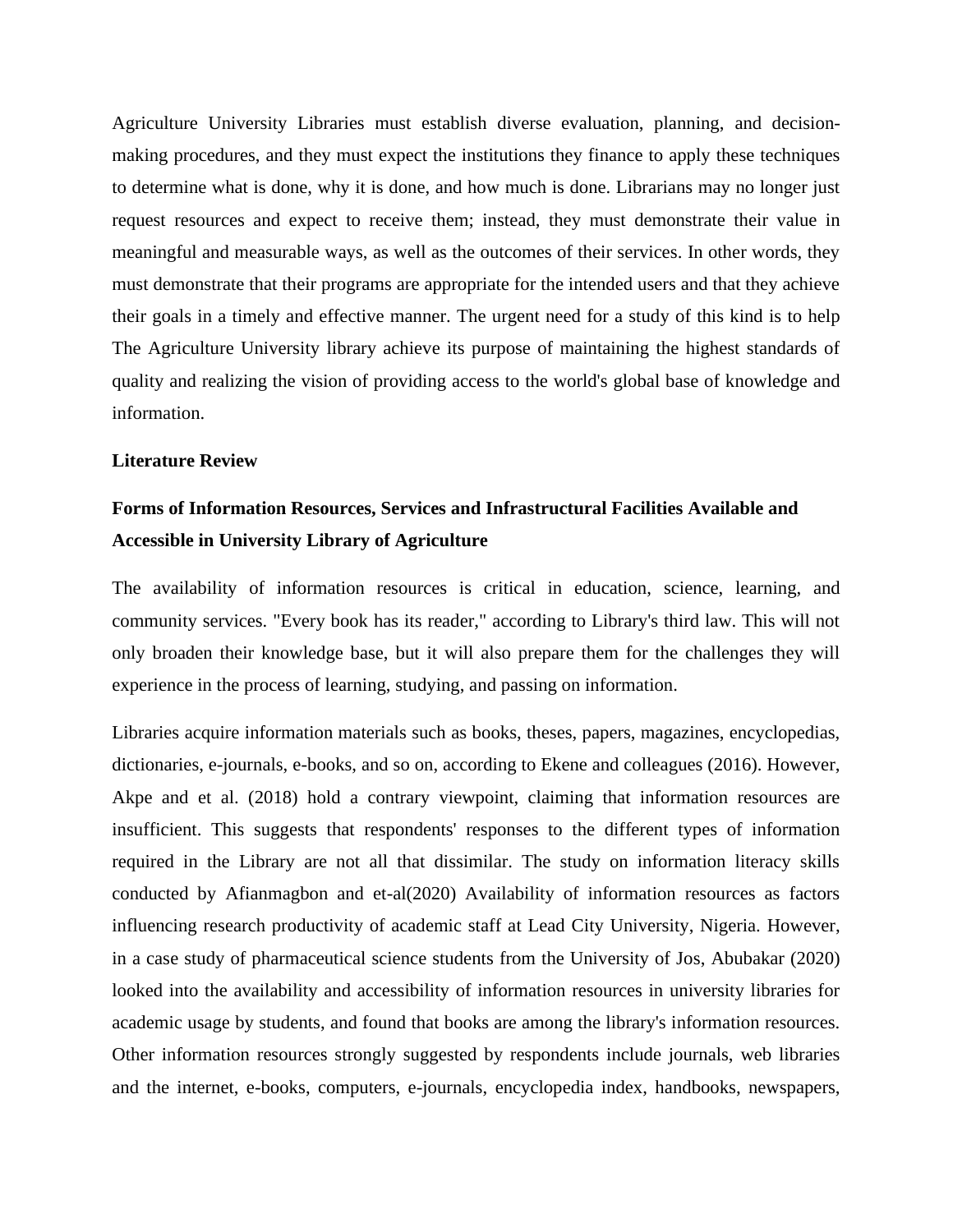and magazines. Some of the data resources were shown to be poor, as revealed by respondents, while more than half of the respondents recognized them. Audio-visual conference proceedings, abstracts and indexes for monographs, and ordinary CD-ROM databases are the types of databases. In their study on the availability of information resources in libraries, Kutu and Olabode (2020) took a different approach, stating that newspapers, textbooks, and journal collections were the most readily available print information resources, while indexes, technical reports, and manuscripts were the least readily available. Ilogho and colleagues (2020), Swaminathan and colleagues (2020), and Babarinde all agreed. Festus, too (2020). Scholars have differing perspectives on how to access information resources in terms of accessibility. According to Jabbaret-al (2020), Study Accessibility and Use of Research Scholars' Institutional Repository: A Case of the COMSATS Institute of Information Technology, Lahore, users accessed Information Resources off campus, while others accessed Information Resources on campus, with some using IP and very few using other modes of access. This research is similar to Jan and Reman's (2020) University Students of Pakistan: A Quantitative Study of Khushal Khan Khattak University of Karak-Pakistan on Internet Usability and Accessibility, in which they discovered that the majority of Khushal Khan Khattak University Karak students access the Internet at their homes, hostels, and the University Library. Others, interestingly, were using the Internet in their courses.

#### **The Use of Information Resources in Agriculture University Library**

Ilogho and colleagues (2020), Swaminathan and colleagues (2020), and Babarinde all agreed. Festus, too (2020). Scholars have differing perspectives on how to access information resources in terms of accessibility. Study Accessibility and Use of Research, according to Jabbaret-al (2020), The findings were supported by Owolabi and colleagues (2016), Kumar (2017), Akpe and colleagues (2018), Aladeniyi and Temitope (2018), and Salubia nd et al (2018); and Madondo and et al (2017) and Madu and et al (2018) in their research on the use of electronic information services by undergraduate students at the University of Africa, Mutare, Zimbabwe, and on the availability and use of ICT for information retrieval by undergraduate students at the University of Africa, They claimed that undergraduate students at Africa University often make insufficient use of computerized information services.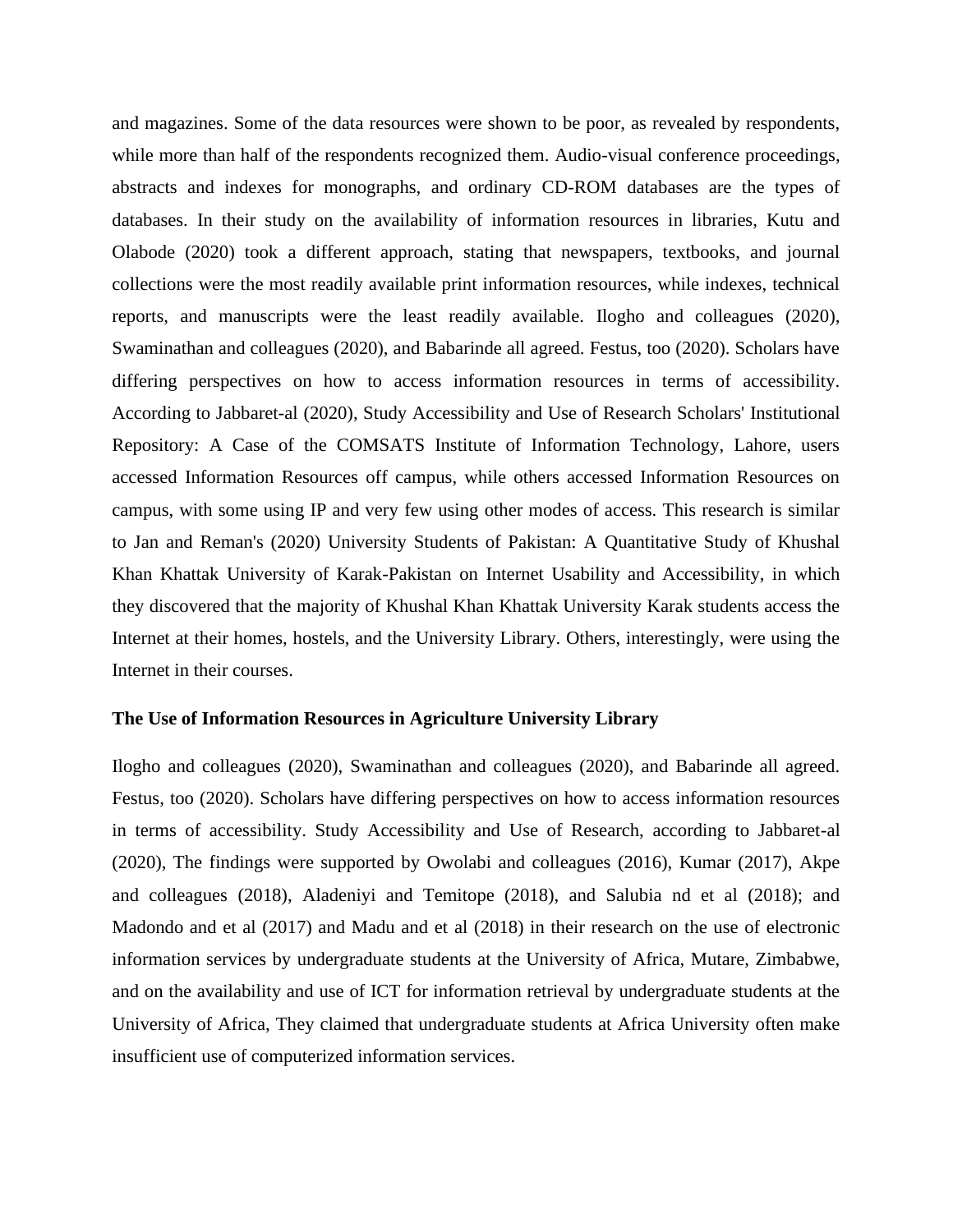## **User Satisfaction with Agriculture University Library Information Infrastructure, Services and Facilities**

In today's information age, the library is regarded as a significant center and the heart of every learning environment. Libraries gather a variety of materials and provide services to meet the requirements of its patrons. User feedback is extremely valuable in helping the Library improve its collection and services. By taking this into account, libraries and library professionals, particularly at Agriculture University Libraries, were able to strive, survive, and grow by meeting their users' needs and supporting the institution's teaching and learning processes by consistently providing relevant and useful learning resources.

Osaze and others (2015) Users are pleased with the library's information resources and services, such as infrastructure/place/space, library collection/information distribution, photocopying/scanning machines, e-books and e-journals, media services, bibliographic services, reference services, and re-reference services, according to a report on the evaluation of user satisfaction with the efficiency of the academic library. Kwaghgba and colleagues backed up their findings (2015) Customer satisfaction with Academic Library Products and Services in the Metropolis of Zaria, Nigeria Ijiekhuamhen and et al., Ijiekhuamhen and et al., Ijiekhuamhen and et al., Ijiekhuamhen and et al., Ijiekhuamhen and et al (2015) On user satisfaction with the Federal University of Petroleum Resources Academic Library's (FUPRE) library, sources, equipment, and information services, and Chauhan (2015) User satisfaction with Library Collection Adequacy at MM Engineering College.

#### **Statement of the Problem**

User satisfaction surveys allow Agriculture University Library to assess how well they contribute to the achievement of their parent organizations' objectives, identify issues in the areas of information resources, services, and facilities, track progress toward specifications, compare past, present, and desired future levels, and identify areas for improvement. In this regard, one of the ways in which the Agriculture University Library at Obafemi Awalowo University (OAU) in Nigeria may contribute to the universities and their patrons is by evaluating the services and facilities for information resources.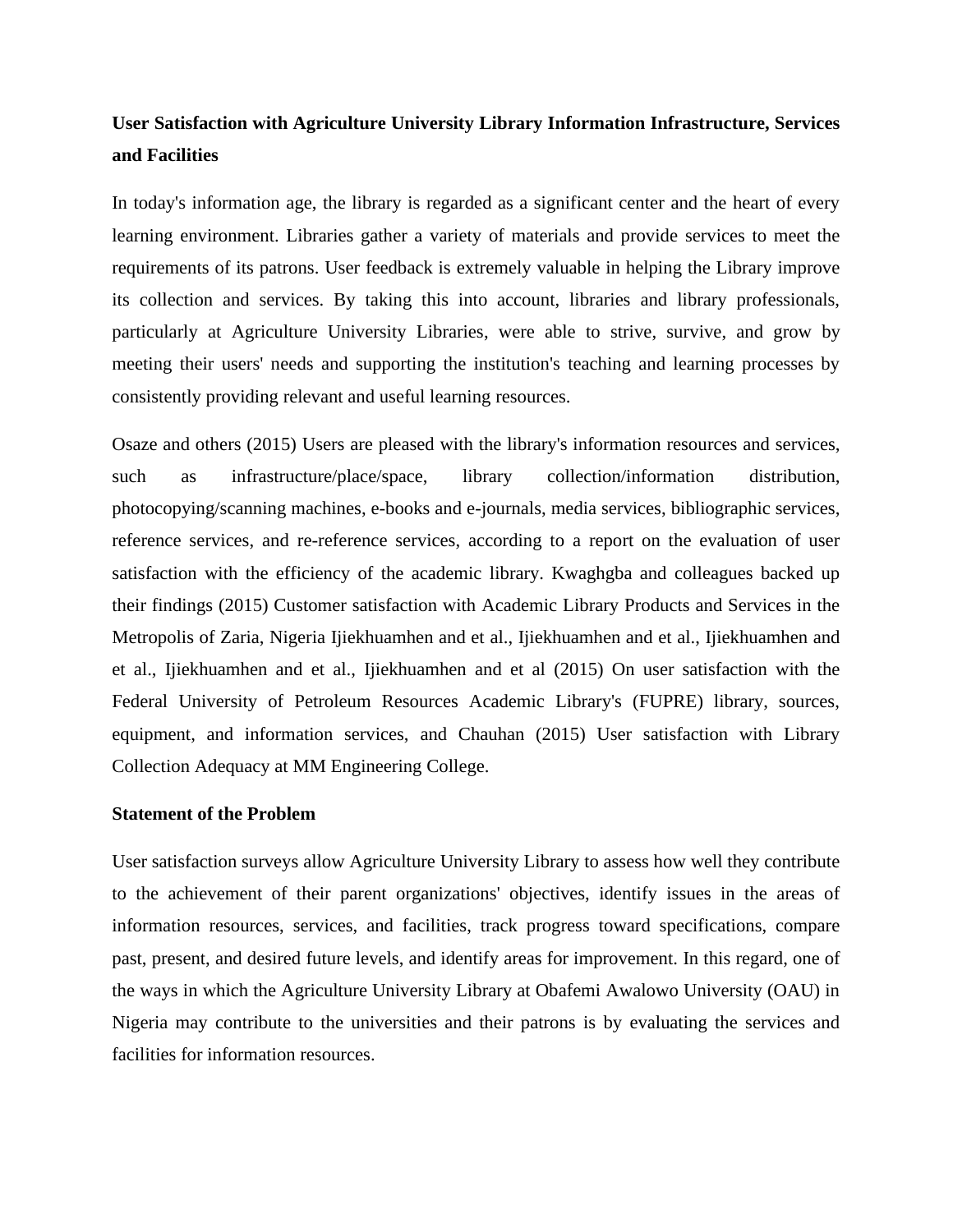## **Hypothesis**

**Ho1**. No correlation exists between the availability and utilization of information resources, services and facilities and the satisfaction level of users in the agriculture university libraries under study

## **Objective of the study**

- 1. To analyze the types of information resources available in the University Agriculture Library
- 2. Determine the degree to which library users are pleased with the Agriculture University Library information resources.

## **Data Analysis**

## **Population of the Study**

## **Table 1: Population of the respondents**

| C/N<br><b>DITA</b> | UG<br>and<br>: statts<br>cademic<br>$ -$ | Sampled<br>$\sim$ $\sim$ | administered<br>Ouestionnaire | Ouestionnaire retrieved<br>. |
|--------------------|------------------------------------------|--------------------------|-------------------------------|------------------------------|
|                    | $\sim$<br>33.33Z                         | <u>ے ب</u>               | $\sim$<br>-24                 | -50                          |

## **Figure 1**

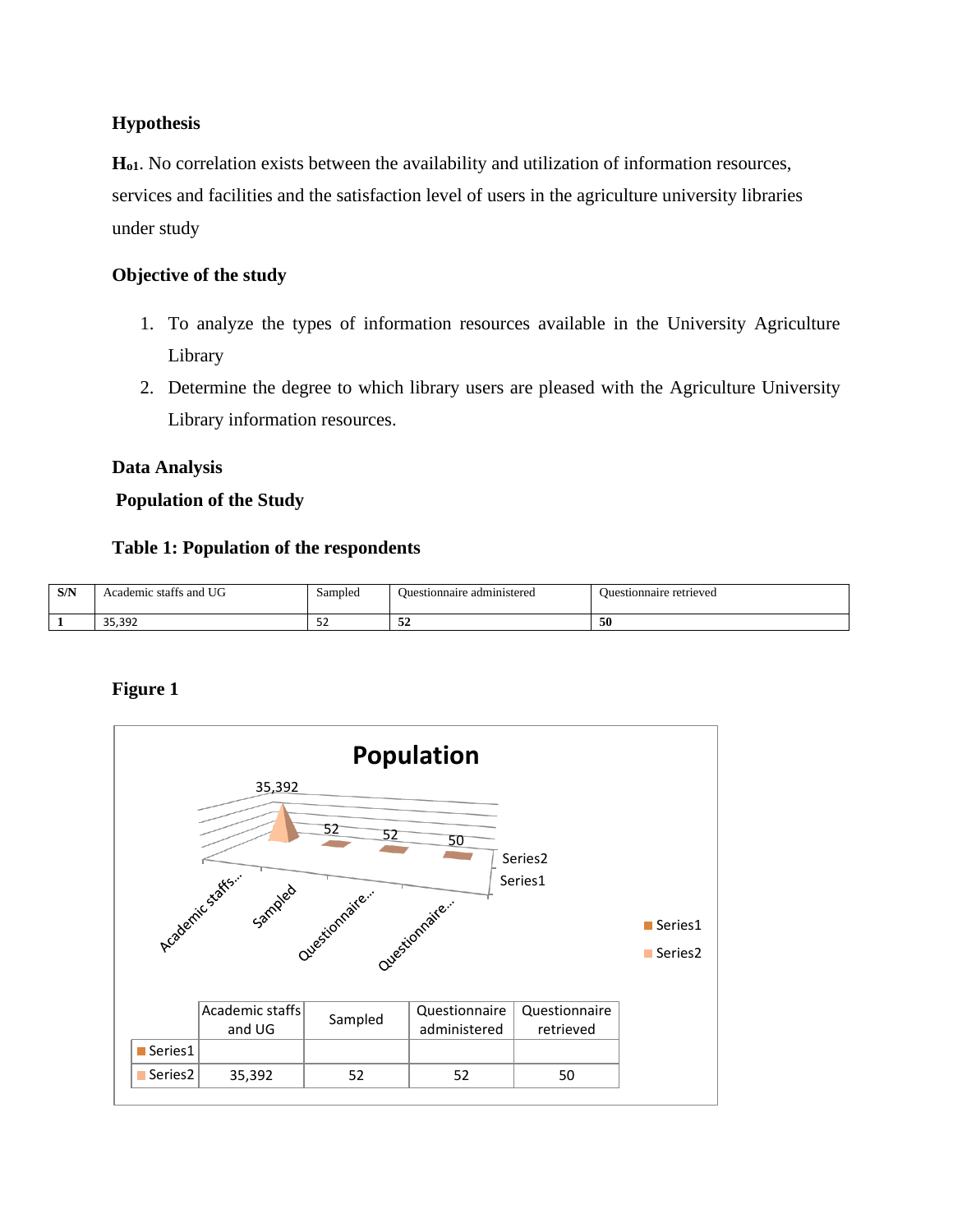Since the study is a mini project to understand an Assessment of User Satisfactions with Library Resources, Facilities and Services by Academic Staffs and Undergraduate Students in the Faculty of Agriculture University Library OAU, Nigeria, the sample of 52 means around 0.15% is justifiable. However, at last only 50 questionnaires were returned with complete response.

|  | <b>Table 2: Demographic of respondents</b> |  |  |
|--|--------------------------------------------|--|--|
|  |                                            |  |  |

| Gender | Frequency | Percentage % |
|--------|-----------|--------------|
| Male   | 34        | 68%          |
| Female | 16        | 32%          |

### **Figure 2**



Table 2 revealed that Out of 50 respondents, about 34 (68%) were male while the remaining 16 (32%) were female. In general, it's obvious that many of the Nigerian Universities, we find that the male students are more comparing to that of females.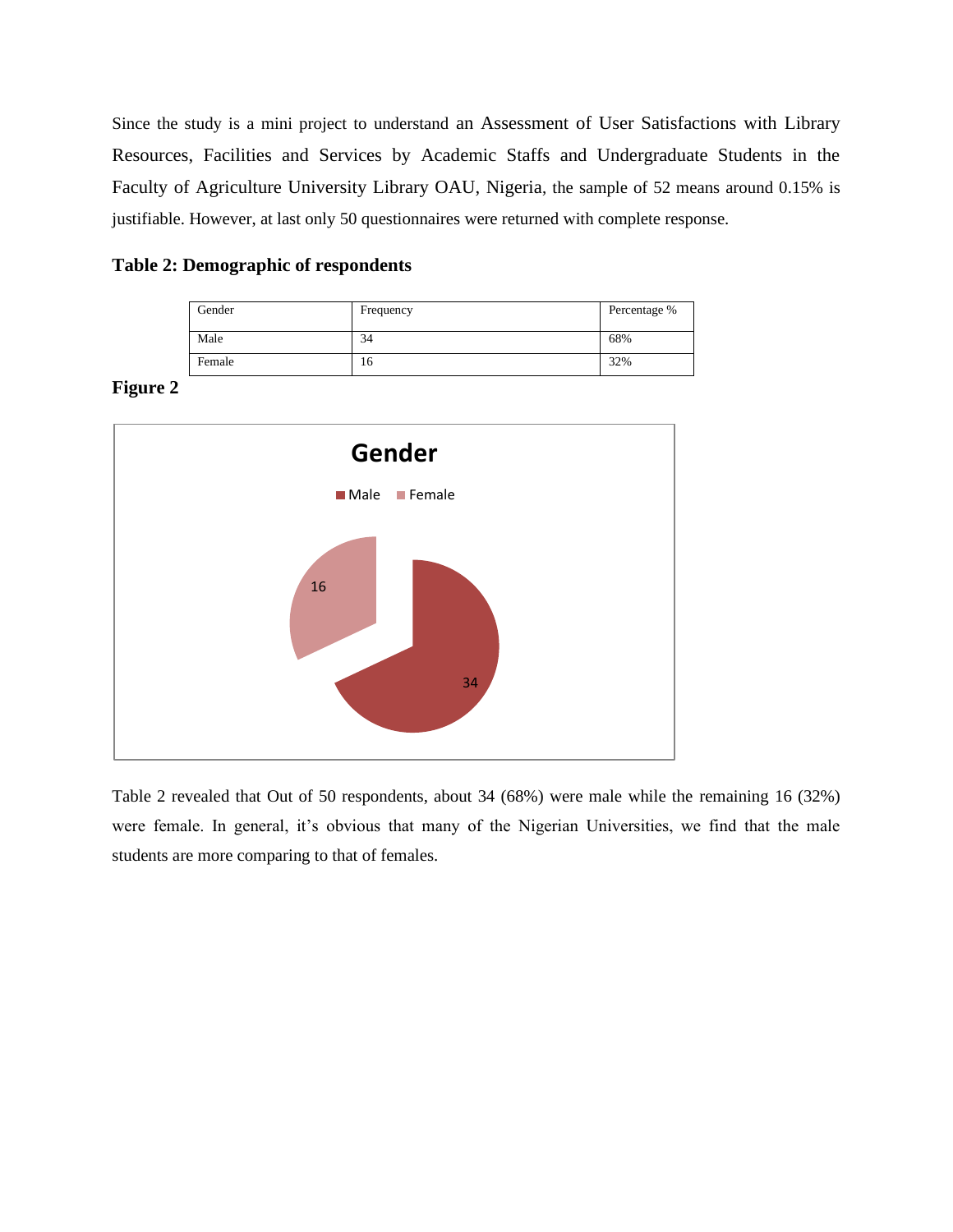|        |                 | Information resources/furniture |      |       |           |        |        |          |        |             |             |            |          |         |          |           |                |          |        |           |                |                   |     |                             |
|--------|-----------------|---------------------------------|------|-------|-----------|--------|--------|----------|--------|-------------|-------------|------------|----------|---------|----------|-----------|----------------|----------|--------|-----------|----------------|-------------------|-----|-----------------------------|
|        | Print resources |                                 |      |       |           |        |        |          |        |             | E-Resources |            |          |         |          |           |                |          |        | Furniture |                |                   |     |                             |
|        |                 |                                 |      |       | Thesis    |        |        |          |        |             |             |            |          |         |          |           |                |          |        |           |                |                   |     | P                           |
|        |                 |                                 |      |       |           |        |        |          |        |             |             |            |          |         |          |           |                |          |        |           |                |                   |     | п<br>$\circ$                |
|        |                 |                                 |      |       |           |        |        |          |        |             |             |            |          |         |          |           |                |          |        |           |                | ∼<br>◡            | P   |                             |
|        |                 |                                 |      |       |           |        |        |          |        |             |             |            |          | E-<br>N |          |           |                |          |        |           |                | $\mathbf{o}$<br>m |     | $\mathbf{o}$<br>$\mathbf c$ |
|        |                 |                                 |      |       |           |        |        | At       |        |             |             |            |          | e       |          | M         |                |          | T      |           |                | p                 |     | $\mathbf{o}$                |
|        |                 |                                 |      |       |           |        | Ne     | la<br>s, |        |             | Е-          |            |          | W<br>sp | ◡<br>D   | icr<br>of | R<br>a         |          | a<br>h |           | F<br>a         | u                 | n   | p                           |
|        |                 |                                 |      |       |           |        | WS     | M        | Manu   |             | B           |            | $E-$     | ap      | R        | il        | d              |          |        |           | $\mathbf n$    | e                 | e   | e                           |
| Univer |                 |                                 |      |       |           | Magazi | pap    | ap       | script |             | $_{00}$     |            | Thesi    | er      | $\circ$  | m         | $\sim$         | m        | e      |           | S.             |                   |     |                             |
| sity   | Journals        | <b>Books</b>                    | Conf | Govt  | /projects | nes    | ers    | s        | s      | E-Databases | ks          | E-Journals | s        | s       | M        | s         | $\circ$        |          |        | Chairs    |                | s                 | s.  | -S                          |
|        |                 |                                 |      |       |           |        | 430    |          |        |             | 50          |            | 1230     |         | 90       | N         |                |          | J.     |           | $\overline{4}$ | 3<br>$\bf{0}$     |     |                             |
| OAU    | 45000           | 5000                            | 4500 | 13000 | 14000     | 2000   | $00\,$ | 69       | 2000   | 78          | 00          | 3800       | $\Omega$ | 67      | $\theta$ |           | $\overline{ }$ | $\Omega$ |        | 1000      | 5              | $\mathbf{0}$      | - 1 |                             |

**Table 3: Open information services and furniture in the Library**

Respondents were given lists of probable library information resources and furniture to tick as many as possible in order to determine the sort of information resources and furniture available at the examined Agriculture University Library OAU. Table 3 displays the types of information tools and furniture accessible in the Agriculture University Libraries, as reported by respondents. Journals, textbooks, thesis/dissertations/projects, newspapers, conference proceedings & technical reports, e-books, and e-thesis/dissertations/projects, tables, fans, CDROM, and computers dominate the accessible information services in the Agriculture University Library, according to the survey.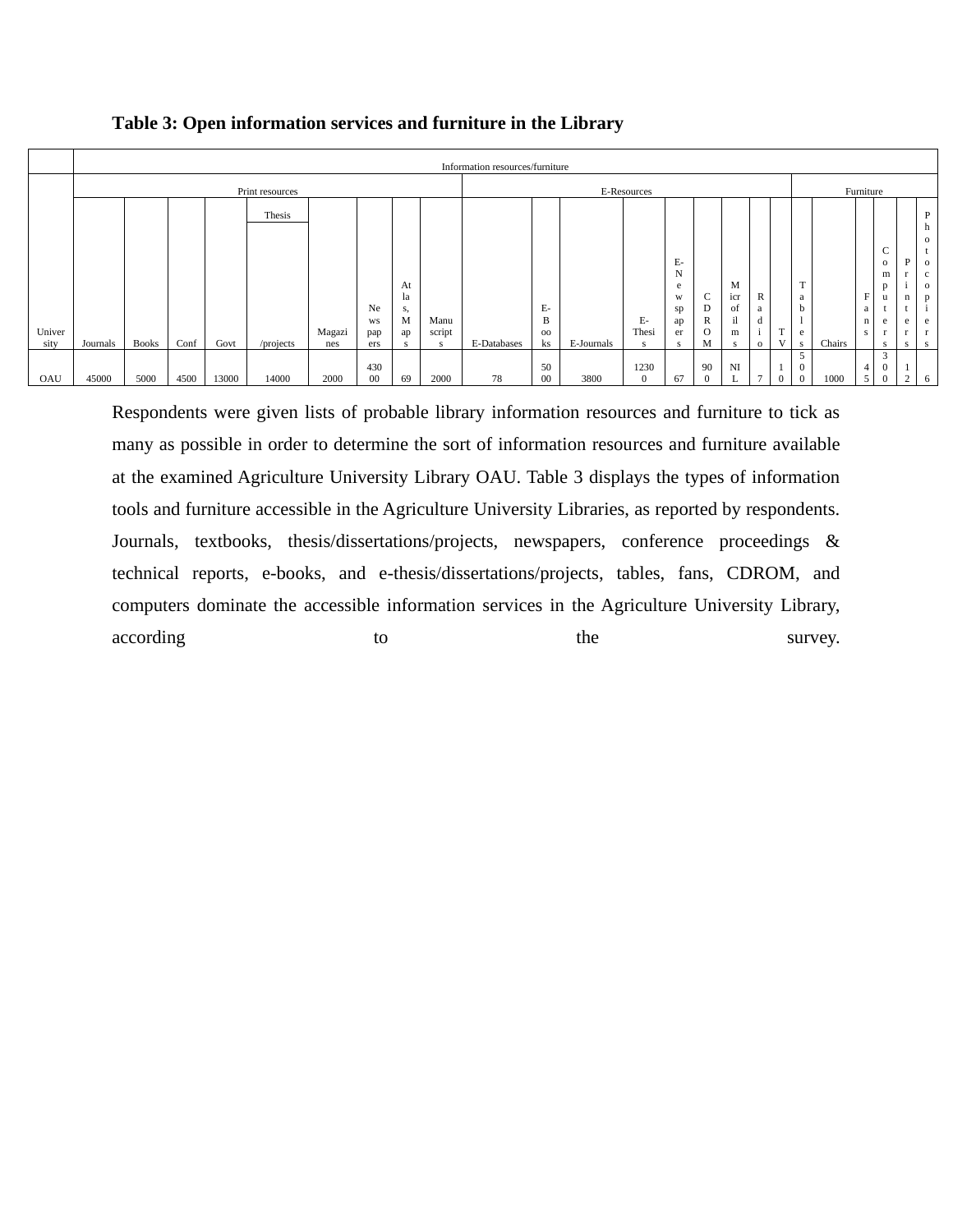| Hig<br>Hig<br>Mediu<br>Lo<br>Lo<br>Very high<br>h<br>Medium<br>Very low<br>Very high<br>Library resources and services<br>w<br>h<br>W<br>m                                                                                                                                                | Very<br>low                           |
|-------------------------------------------------------------------------------------------------------------------------------------------------------------------------------------------------------------------------------------------------------------------------------------------|---------------------------------------|
| %<br>$\%$<br>$\%$<br>%<br>$\%$<br>F.<br>$\%$<br>$\%$<br>$\%$<br>F.<br>$\%$<br>F<br>c.<br>E.<br>c.<br>E.<br>frequency/%<br>с<br>F.                                                                                                                                                         | $\%$<br>F.                            |
| 32.0<br>80.0<br>68.0<br>0.0<br>20.0<br>5<br>$\Omega$<br>$\Omega$                                                                                                                                                                                                                          |                                       |
| 17<br>8<br>$\mathbf 0$<br>$\mathbf 0$<br>0.00<br>20<br>$\mathbf 0$<br>0.00<br>$\mathbf 0$<br>$\mathbf 0$<br>0.00<br>0<br>$\mathbf 0$<br>$\mathbf 0$<br>0.00<br>Journals<br>88.0<br>76.0<br>12.0<br>0.0                                                                                    | $\mathbf 0$<br>0.00                   |
| 22<br>19<br>$\overline{3}$<br>Text books & Ref books<br>$\overline{2}$<br>8.00<br>$\mathbf 0$<br>0.00<br>0<br>$\mathbf 0$<br>0.00<br>$\mathbf 0$<br>4.00<br>$\overline{2}$<br>8.00<br>0<br>0<br>$\Omega$<br>1                                                                             | $\mathbf 0$<br>0.00                   |
| 12.0<br>20.0<br>56.0<br>32.0<br>28.0<br>Conf proceedings & Technical<br>0.0<br>28.0<br>12.0                                                                                                                                                                                               |                                       |
| 5<br>$\overline{7}$<br>$\overline{3}$<br>$\overline{3}$<br>14<br>$\mathbf 0$<br>8<br>$\mathbf 0$<br>$\overline{7}$<br>$\mathbf 0$<br>$\mathbf 0$<br>$\mathbf{1}$<br>4.00<br>0<br>0<br>$\mathbf 0$<br>$\Omega$<br>$\mathbf 0$<br>reports                                                   | $\mathbf 0$<br>0.00                   |
| 24.0<br>12.0<br>20.0<br>8.0<br>56.0<br>40.0<br>12.0<br>12.0                                                                                                                                                                                                                               | 12.0                                  |
| $\overline{3}$<br>$\overline{3}$<br>6<br>3<br>$\mathbf 0$<br>0.00<br>5<br>$\overline{2}$<br>14<br>10<br>$\mathbf 0$<br>$\mathbf 0$<br>$\mathbf 0$<br>Government publications<br>$\mathbf 0$<br>0<br>$\mathbf 0$<br>$\mathbf 0$<br>$\mathbf 0$<br>56.0<br>28.0<br>32.0                     | $\mathsf 0$<br>3                      |
| 12.0<br>16.0<br>8.0<br>20.0<br>12.0<br>8<br>5<br>$\overline{3}$<br>$\overline{2}$<br>8.00<br>$\overline{4}$<br>$\overline{2}$<br>$\mathbf 0$<br>14<br>$\overline{7}$<br>$\mathbf 0$<br>$\mathbf 0$<br>0<br>3<br>Thesis /Dissertations/ projects<br>$\Omega$<br>0<br>$\mathbf 0$<br>0      | $\overline{2}$<br>8.00                |
| 20.0<br>24.0<br>8.0<br>52.0<br>24.0<br>20.0<br>20.0<br>24.0                                                                                                                                                                                                                               | 12.0                                  |
| 6<br>5<br>6<br>6<br>5<br>5<br>$\mathbf{1}$<br>4.00<br>$\overline{2}$<br>13<br>$\Omega$<br>$\mathbf 0$<br>0<br>$\mathbf 0$<br>$\Omega$<br>$\Omega$<br>$\mathbf 0$<br>$\mathbf 0$<br>Magazines                                                                                              | 3<br>$\mathbf 0$                      |
| 40.0<br>32.0<br>36.0<br>20.0<br>16.0<br>0.0<br>24.0                                                                                                                                                                                                                                       | 12.0                                  |
| 9<br>10<br>0<br>8<br>$\overline{2}$<br>8.00<br>6<br>0<br>5<br>$\mathbf 0$<br>$\overline{4}$<br>0<br>1<br>4.00<br>0<br>0<br>$\Omega$<br>0<br>News papers                                                                                                                                   | 3<br>$\pmb{0}$                        |
| 16.0<br>56.0<br>8.0<br>24.0<br>20.0<br>16.0<br>24.0                                                                                                                                                                                                                                       | 32.0                                  |
| 4.00<br>14<br>6<br>5<br>6<br>Atlas, Maps&Posters<br>$\overline{4}$<br>$\mathbf 0$<br>1<br>$\overline{2}$<br>$\mathbf 0$<br>$\mathbf 0$<br>$\mathbf 0$<br>$\overline{4}$<br>$\mathbf 0$<br>$\overline{2}$<br>8.00<br>0<br>0                                                                | 8<br>$\mathbf 0$                      |
| 24.0<br>48.0<br>56.0<br>0.0<br>36.0<br>12.0<br>16.0<br>16.0<br>6<br>12<br>14<br>9<br>$\overline{3}$<br>$\mathbf 0$<br>$\overline{2}$<br>8.00<br>$\Omega$<br>$\mathbf 0$<br>$\overline{4}$<br>0<br>$\overline{4}$<br>$\mathbf 0$<br>0<br>0<br>0<br>0<br>Manuscripts                        | 20.0<br>$\mathbf 0$<br>5              |
| 16.0<br>12.0<br>48.0<br>24.0<br>36.0<br>16.0<br>20.0<br>16.0<br>4.0                                                                                                                                                                                                                       | 12.0                                  |
| 12<br>3<br>$\mathbf 0$<br>0<br>0<br>6<br>9<br>$\overline{4}$<br>0<br>5<br>0<br>$\mathbf 0$<br>E-databases<br>4<br>0<br>$\Omega$<br>0<br>$\overline{4}$<br>$\mathbf{1}$                                                                                                                    | 3<br>$\mathbf 0$                      |
| 12.0<br>72.0<br>28.0<br>36.0<br>16.0<br>0.0                                                                                                                                                                                                                                               | 24.0                                  |
| $\overline{7}$<br>$\overline{3}$<br>18<br>$\overline{2}$<br>9<br>$\mathbf 0$<br>$\Omega$<br>$\mathbf 0$<br>$\mathbf 0$<br>0.00<br>8.00<br>$\mathbf{1}$<br>4.00<br>$\mathbf 0$<br>E-Books<br>$\overline{a}$<br>$\Omega$<br>0<br>$\mathbf 0$                                                | 6<br>$\mathbf 0$                      |
| 72.0<br>20.0<br>0.0<br>36.0<br>20.0<br>16.0                                                                                                                                                                                                                                               | 16.0                                  |
| 9<br>$\overline{2}$<br>5<br>5<br>$\overline{2}$<br>8.00<br>18<br>0<br>$\mathbf 0$<br>$\mathbf 0$<br>0.00<br>$\mathbf 0$<br>8.00<br>0<br>$\overline{4}$<br>$\mathbf 0$<br>0<br>0<br>E-Journals                                                                                             | $\mathbf 0$<br>4                      |
| 16.0<br>16.0<br>60.0<br>0.0<br>16.0<br>24.0<br>28.0<br>16.0<br>15<br>6<br>$\overline{7}$<br>$\overline{4}$<br>$\mathbf 0$<br>$\overline{2}$<br>0<br>$\Omega$<br>$\mathbf 0$<br>$\overline{4}$<br>$\Omega$<br>$\Omega$<br>$\Omega$<br>$\overline{4}$<br>0<br>$\overline{4}$<br>$\mathbf 0$ | 16.0<br>$\mathbf 0$<br>$\overline{4}$ |
| 8.00<br>E-thesis/projects<br>32.0<br>12.0<br>56.0<br>0.0<br>28.0<br>20.0<br>28.0<br>12.0                                                                                                                                                                                                  | 12.0                                  |
| $\overline{3}$<br>8<br>$\overline{7}$<br>5<br>$\overline{7}$<br>$\overline{3}$<br>E-Newspapers&E-Zines<br>$\mathbf 0$<br>14<br>0<br>$\mathbf 0$<br>0.00<br>$\mathbf 0$<br>0<br>$\mathbf 0$<br>$\mathbf 0$<br>$\mathbf 0$<br>$\mathbf 0$<br>0                                              | 3<br>$\mathbf 0$                      |
| 28.0<br>56.0<br>36.0<br>20.0<br>12.0<br>0.0<br>12.0<br>12.0                                                                                                                                                                                                                               | 16.0                                  |
| $\overline{7}$<br>14<br>9<br>$\overline{3}$<br>3<br>$\mathbf 0$<br>0<br>$\mathbf 0$<br>$\mathbf 0$<br>0.00<br>$\overline{3}$<br>$\Omega$<br>$\Omega$<br>$\mathbf 0$<br>5<br>0<br>CDROM<br>$\Omega$<br>0                                                                                   | $\mathsf 0$<br>4                      |
| 84.0<br>52.0<br>4.0<br>24.0                                                                                                                                                                                                                                                               |                                       |
| $\mathbf 0$<br>$\overline{2}$<br>8.00<br>4.00<br>21<br>$\Omega$<br>13<br>$\overline{2}$<br>8.00<br>$\overline{2}$<br>8.00<br>Microfilms&Microfiche<br>$\Omega$<br>0.00<br>6<br>$\Omega$<br>$\Omega$<br>$\mathbf{1}$<br>$\mathbf{1}$                                                       | 8.00<br>$\overline{2}$                |
| 16.0<br>44.0<br>32.0<br>36.0<br>4.0<br>44.0<br>12.0                                                                                                                                                                                                                                       |                                       |
| $\mathbf 0$<br>0<br>0<br>11<br>$\mathbf 0$<br>$\mathbf 0$<br>0.00<br>$\Omega$<br>8<br>0<br>3<br>0<br>$\overline{2}$<br>8.00<br>Radio<br>9<br>$\mathbf{1}$<br>11<br>$\overline{4}$<br>52.0<br>32.0<br>12.0<br>4.0<br>60.0<br>28.0                                                          | 4.00<br>$\mathbf{1}$                  |
| $\Omega$<br>$\mathbf 0$<br>$\Omega$<br>0.00<br>15<br>4.00<br>4.00<br>Telvision<br>13<br>8<br>0<br>3<br>$\Omega$<br>$\overline{7}$<br>0<br>$\mathbf{1}$<br>$\Omega$<br>1                                                                                                                   | 4.00<br>$\mathbf{1}$                  |

## **Table 4: Information Sources rank as per priority in Agriculture University Library OAU**

In order to determine the extent of the use of the information sources studied in the Agriculture University Library OAU, a list of information sources was provided to the respondents to rank according to priority status. Table 4 above shows the information Sources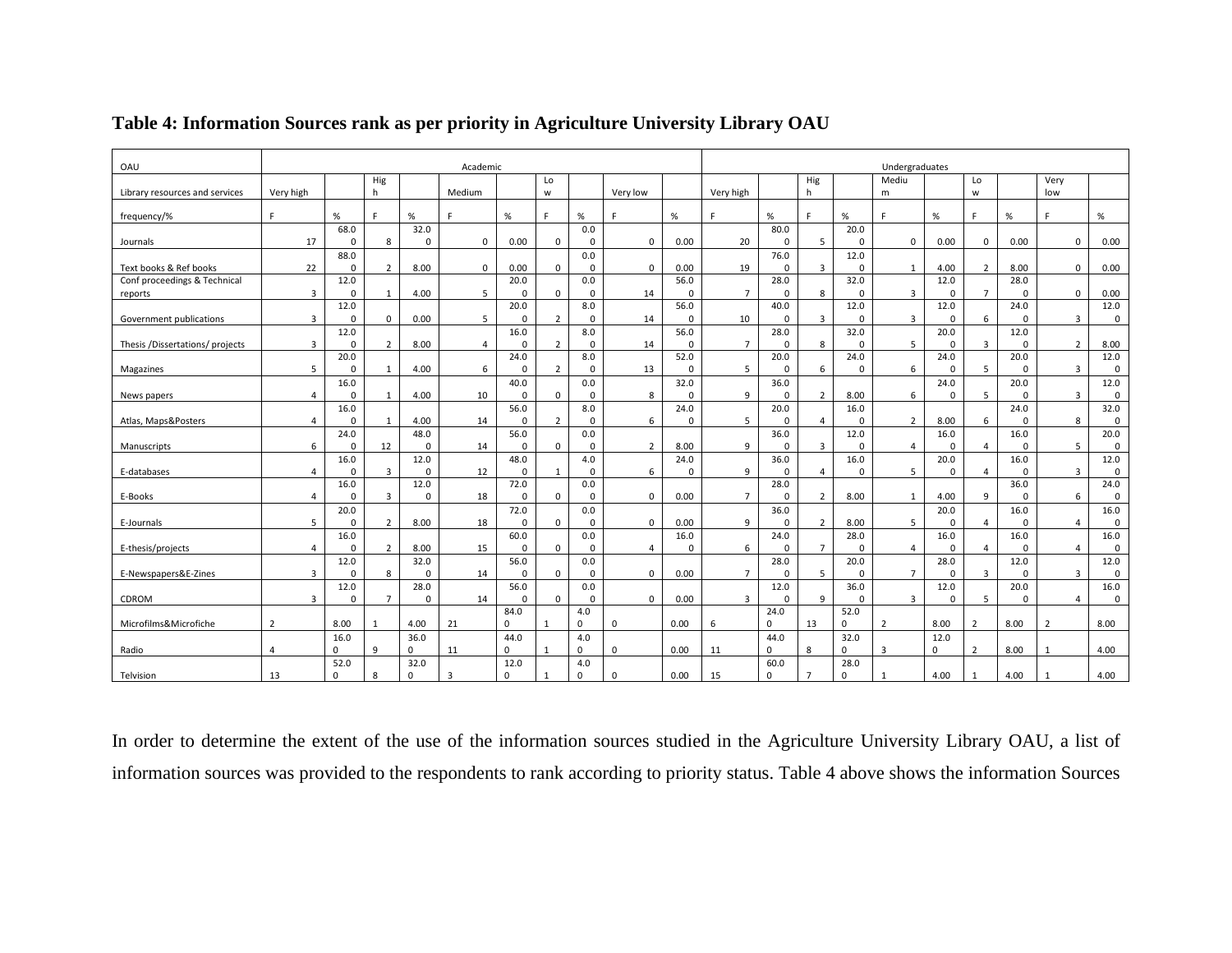rank as per priority. Majority ranked books, journals, e-books and e-journals much higher. Government publications, atlases, maps and posters, for instance, are the type of library information resources ranked very lower

| Information resources                                |                |       |      |       |                |       |                |       |                |       |                |       |                |       |                |       |                |       |                |       |
|------------------------------------------------------|----------------|-------|------|-------|----------------|-------|----------------|-------|----------------|-------|----------------|-------|----------------|-------|----------------|-------|----------------|-------|----------------|-------|
| OAU                                                  | Academic staff |       |      |       |                |       |                |       |                |       | Undergraduates |       |                |       |                |       |                |       |                |       |
| Library resources and services                       | Excellent      |       | Good |       | Average        |       | Poor           |       | Very<br>Poor   |       | Excellent      |       | Good           |       | Average        |       | Poor           |       | Very<br>Poor   |       |
| frequency/%                                          | E              | $\%$  | E.   | %     | F              | %     | F.             | $\%$  | c              | %     | F              | $\%$  | c              | $\%$  | F              | $\%$  | F.             | $\%$  | F              | %     |
| Adequate no of text books                            | 3              | 15.00 | 4    | 20.00 | 10             | 50.00 | 1              | 5.00  | 0              | 0.00  | $\overline{7}$ | 28.00 |                | 28.00 | $\overline{7}$ | 28.00 | $\overline{2}$ | 8.00  | 0              | 0.00  |
| Adequate no of reference materials                   | 3              | 15.00 | 3    | 15.00 | 9              | 45.00 | 2              | 10.00 | $\Omega$       | 0.00  | 3              | 12.00 | 11             | 44.00 | 8              | 32.00 | $\overline{2}$ | 8.00  | $\Omega$       | 0.00  |
| Adequate no of journals                              | $\overline{3}$ | 15.00 | 6    | 30.00 | 3              | 15.00 | 5              | 25.00 | $\mathbf 0$    | 0.00  | 3              | 12.00 | 9              | 36.00 | $\overline{7}$ | 28.00 | $\overline{2}$ | 8.00  |                | 4.00  |
| Adequate no of e-books                               | $\overline{2}$ | 10.00 | 4    | 20.00 | $\overline{7}$ | 35.00 | 4              | 20.00 |                | 5.00  | 3              | 12.00 | -5             | 20.00 | 8              | 32.00 | $\overline{3}$ | 12.00 | 3              | 12.00 |
| of<br>online<br>Adequate<br>no<br>journals/databases | 2              | 10.00 | 5    | 25.00 | $\overline{7}$ | 35.00 | 3              | 15.00 |                | 5.00  | 5              | 20.00 | 6              | 24.00 | $\overline{7}$ | 28.00 | $\overline{3}$ | 12.00 | $\overline{2}$ | 8.00  |
| <b>Circulation services</b>                          | 3              | 15.00 | 6    | 30.00 | $\overline{4}$ | 20.00 | 3              | 15.00 | $\Omega$       | 0.00  | 3              | 12.00 | 6              | 24.00 | 8              | 32.00 | 2              | 8.00  | $\overline{2}$ | 8.00  |
| Inter library loan                                   | $\overline{2}$ | 10.00 | 4    | 20.00 | $\overline{a}$ | 20.00 | 5              | 25.00 | $\Omega$       | 0.00  | 1              | 4.00  | $\overline{3}$ | 12.00 | 5              | 20.00 | 5              | 20.00 | 6              | 24.00 |
| Library network service/ consortium                  | 1              | 5.00  | 6    | 30.00 | 6              | 30.00 | $\overline{2}$ | 10.00 | $\mathbf 0$    | 0.00  | 8              | 32.00 | $\overline{4}$ | 16.00 | 5              | 20.00 | 5              | 20.00 | 0              | 0.00  |
| Current awareness services                           | $\mathbf{1}$   | 5.00  | 4    | 20.00 | 8              | 40.00 | $\mathbf{1}$   | 5.00  |                | 5.00  | 1              | 4.00  | 8              | 32.00 | 11             | 44.00 | 2              | 8.00  | $\Omega$       | 0.00  |
| of<br>Selective<br>Dissemination<br>Information      | $\overline{2}$ | 10.00 | 6    | 30.00 | 5              | 25.00 | 2              | 10.00 |                | 5.00  |                | 4.00  | 9              | 36.00 | 10             | 40.00 | 0              | 0.00  |                | 4.00  |
| User-Education/orientation                           | $\overline{2}$ | 10.00 | 4    | 20.00 | 6              | 30.00 | 2              | 10.00 | $\Omega$       | 0.00  | 3              | 12.00 | 8              | 32.00 | 8              | 32.00 | $\overline{2}$ | 8.00  |                | 4.00  |
| Indexing and abstracting services                    | 1              | 5.00  | 8    | 40.00 | 3              | 15.00 | 3              | 15.00 | $\mathbf 0$    | 0.00  | 4              | 16.00 | 10             | 40.00 | 4              | 16.00 | $\overline{2}$ | 8.00  | $\overline{2}$ | 8.00  |
| Printing/Binding services                            | $\mathbf{1}$   | 5.00  | 6    | 30.00 | 5              | 25.00 | 3              | 15.00 |                | 5.00  | 8              | 32.00 | $\Delta$       | 16.00 | 5              | 20.00 | $\overline{3}$ | 12.00 | 2              | 8.00  |
| Information Consultancy services                     | 0              | 0.00  | 4    | 20.00 | $\overline{7}$ | 35.00 | 4              | 20.00 |                | 5.00  | 4              | 16.00 | $\overline{4}$ | 16.00 | 10             | 40.00 | 1              | 4.00  | $\overline{2}$ | 8.00  |
| Photocopying services                                | 1              | 5.00  | 6    | 30.00 | $\overline{4}$ | 20.00 | 5              | 25.00 | $\Omega$       | 0.00  | 5              | 20.00 | 6              | 24.00 | 6              | 24.00 | $\overline{4}$ | 16.00 | $\overline{2}$ | 8.00  |
| Translation services/ Language                       | $\Omega$       | 0.00  | Δ    | 20.00 | $\overline{7}$ | 35.00 | 3              | 15.00 | $\overline{2}$ | 10.00 | $\Delta$       | 16.00 | 3              | 12.00 | 5              | 20.00 | $\overline{2}$ | 8.00  | 8              | 32.00 |

|  | Table 5: The level of satisfaction of library facilities in the libraries of the Agriculture University |  |  |  |  |
|--|---------------------------------------------------------------------------------------------------------|--|--|--|--|
|  |                                                                                                         |  |  |  |  |

Table 5 shows that the majority of the respondents are satisfied with the types of services and resources provided by order of preference, it shows that a good number of respondents are not satisfied with various information services as ranked translation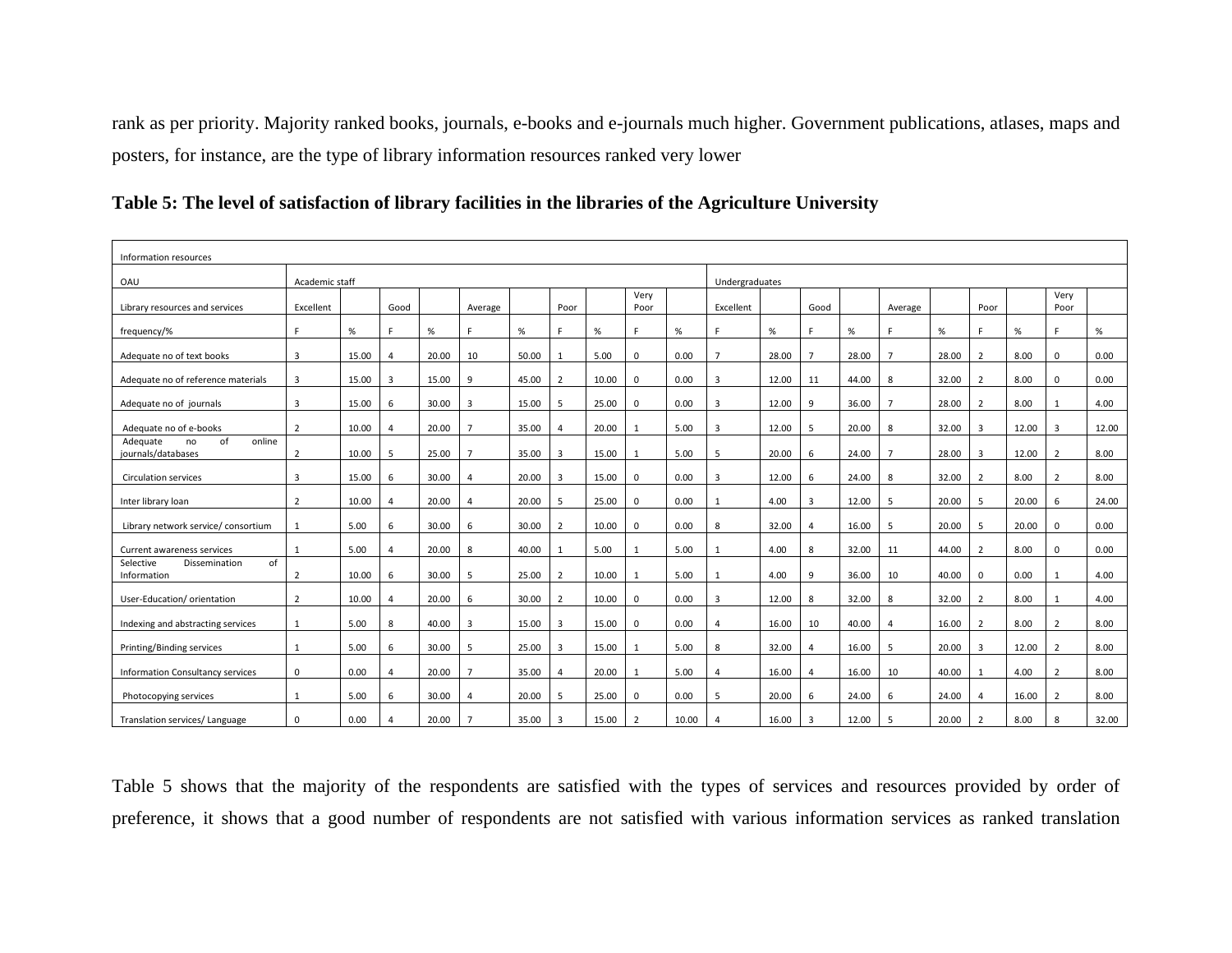services, inter-library loans, printing and binding and information consultancy services very poor the study shows that users were satisfied with circulation services.

| Information resources                     |           |       |                |       |                |       |                |       |              |      |                |       |      |       |         |       |                |       |                |       |
|-------------------------------------------|-----------|-------|----------------|-------|----------------|-------|----------------|-------|--------------|------|----------------|-------|------|-------|---------|-------|----------------|-------|----------------|-------|
| OAU                                       | Academic  |       |                |       |                |       |                |       |              |      | Undergraduates |       |      |       |         |       |                |       |                |       |
| Library resources and services            | Excellent |       | Good           |       | Average        |       | Poor           |       | Very<br>Poor |      | Excellent      |       | Good |       | Average |       | Poor           |       | Very<br>Poor   |       |
| frequency/%                               | F         | $\%$  | F              | $\%$  |                | $\%$  | е              | $\%$  | F.           | %    |                | $\%$  | E.   | $\%$  |         | $\%$  | Е              | $\%$  | F              | $\%$  |
| Reading tables/ Chairs                    | 6         | 30.00 | 9              | 45.00 | 3              | 15.00 |                | 5.00  | $\mathbf 0$  | 0.00 | 9              | 36.00 | 12   | 48.00 | 3       | 12.00 | 0              | 0.00  | 0              | 0.00  |
| Adequate & dust-free space                | 5         | 25.00 | 10             | 50.00 | 3              | 15.00 |                | 5.00  | $\mathbf 0$  | 0.00 | 8              | 32.00 | 11   | 44.00 | 5       | 20.00 | 0              | 0.00  | <sup>0</sup>   | 0.00  |
| Catalogues/OPAC                           | 5         | 25.00 |                | 35.00 | 6              | 30.00 | $\overline{2}$ | 10.00 | $\mathbf 0$  | 0.00 | 9              | 36.00 | 9    | 36.00 | 4       | 16.00 | $\mathbf 0$    | 0.00  | 0              | 0.00  |
| Translators                               | 0         | 0.00  | 5              | 25.00 | 6              | 30.00 | 14             | 70.00 | $\mathbf 0$  | 0.00 | 4              | 16.00 |      | 28.00 | 5       | 20.00 | 3              | 12.00 | 3              | 12.00 |
| Conducive space for study and<br>research | 3         | 15.00 | 9              | 45.00 | 5              | 25.00 | $\overline{2}$ | 10.00 | $\mathbf 0$  | 0.00 | 10             | 40.00 | 6    | 24.00 | 4       | 16.00 | $\overline{2}$ | 8.00  |                | 4.00  |
| Circulation services                      |           | 5.00  | 6              | 30.00 | 9              | 45.00 | 10             | 50.00 | $\mathbf 0$  | 0.00 | 10             | 40.00 | 3    | 12.00 | 9       | 36.00 | $\mathbf{1}$   | 4.00  |                | 4.00  |
| Internet facility                         |           | 5.00  | 3              | 15.00 | $\overline{7}$ | 35.00 | 14             | 70.00 | $\mathbf 0$  | 0.00 | $\overline{2}$ | 8.00  |      | 4.00  | 5       | 20.00 | $\overline{7}$ | 28.00 | 8              | 32.00 |
| Drinking water                            | 1         | 5.00  |                | 35.00 | 6              | 30.00 | 14             | 70.00 | $\mathbf 0$  | 0.00 | 3              | 12.00 | 4    | 16.00 | 8       | 32.00 | 4              | 16.00 | Δ              | 16.00 |
| Rest Room / Toilet facilities             | 6         | 30.00 | 3              | 15.00 | 6              | 30.00 | $\overline{2}$ | 10.00 | $\mathbf 0$  | 0.00 | 11             | 44.00 | 8    | 32.00 | 3       | 12.00 | $\mathbf 0$    | 0.00  |                | 4.00  |
| Adequate Lightening/ventilation           | 4         | 20.00 | 3              | 15.00 | 6              | 30.00 |                | 35.00 | 1            | 5.00 | 6              | 24.00 | 10   | 40.00 | 3       | 12.00 | 3              | 12.00 |                | 4.00  |
| Parking facilities                        | 3         | 15.00 | 3              | 15.00 | 6              | 30.00 | 8              | 40.00 | $\mathbf 0$  | 0.00 | 5              | 20.00 | 11   | 44.00 | 3       | 12.00 | $\overline{2}$ | 8.00  |                | 4.00  |
| Uninterrupted power supply                | 4         | 20.00 | $\overline{2}$ | 10.00 | $\overline{7}$ | 35.00 | 14             | 70.00 | 1            | 5.00 | 5              | 20.00 | 10   | 40.00 | 4       | 16.00 | $\overline{2}$ | 8.00  | $\overline{2}$ | 8.00  |

### **Table 6: Level of satisfaction of Library facilities in Agriculture University Library**

Most library respondents were pleased with the facilities at the Library, as shown in Table 7 above as ranked excellent, good and average the respondents were also satisfied with the rest room / toilet facilities, parking facilities and catalogues/ OPAC. The consequence of the above findings is that the University Library need to continue to provide and enhance the use of resources,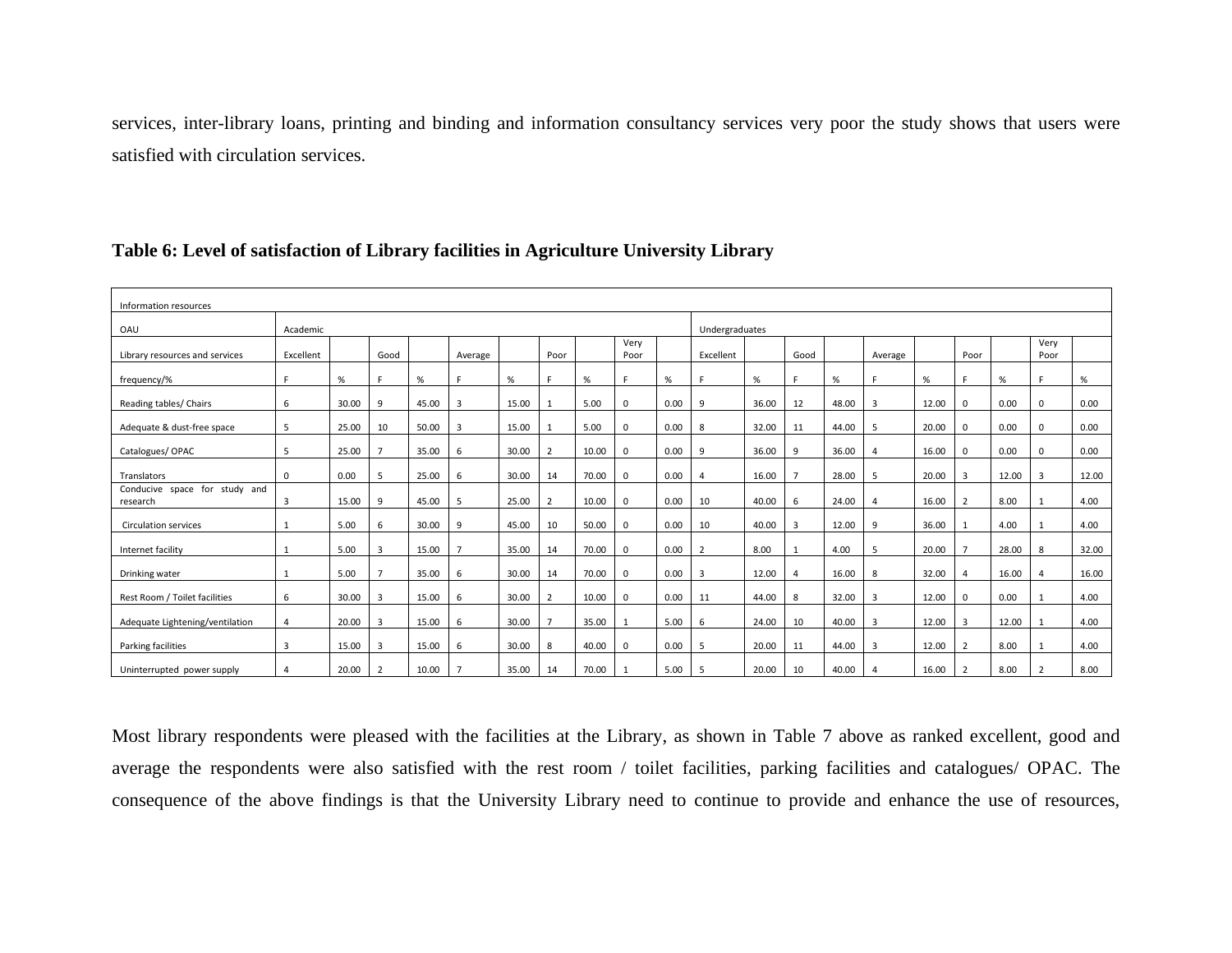facilities and services for information. This can be accomplished by educating workers, offering alternative power sources and internet facilities.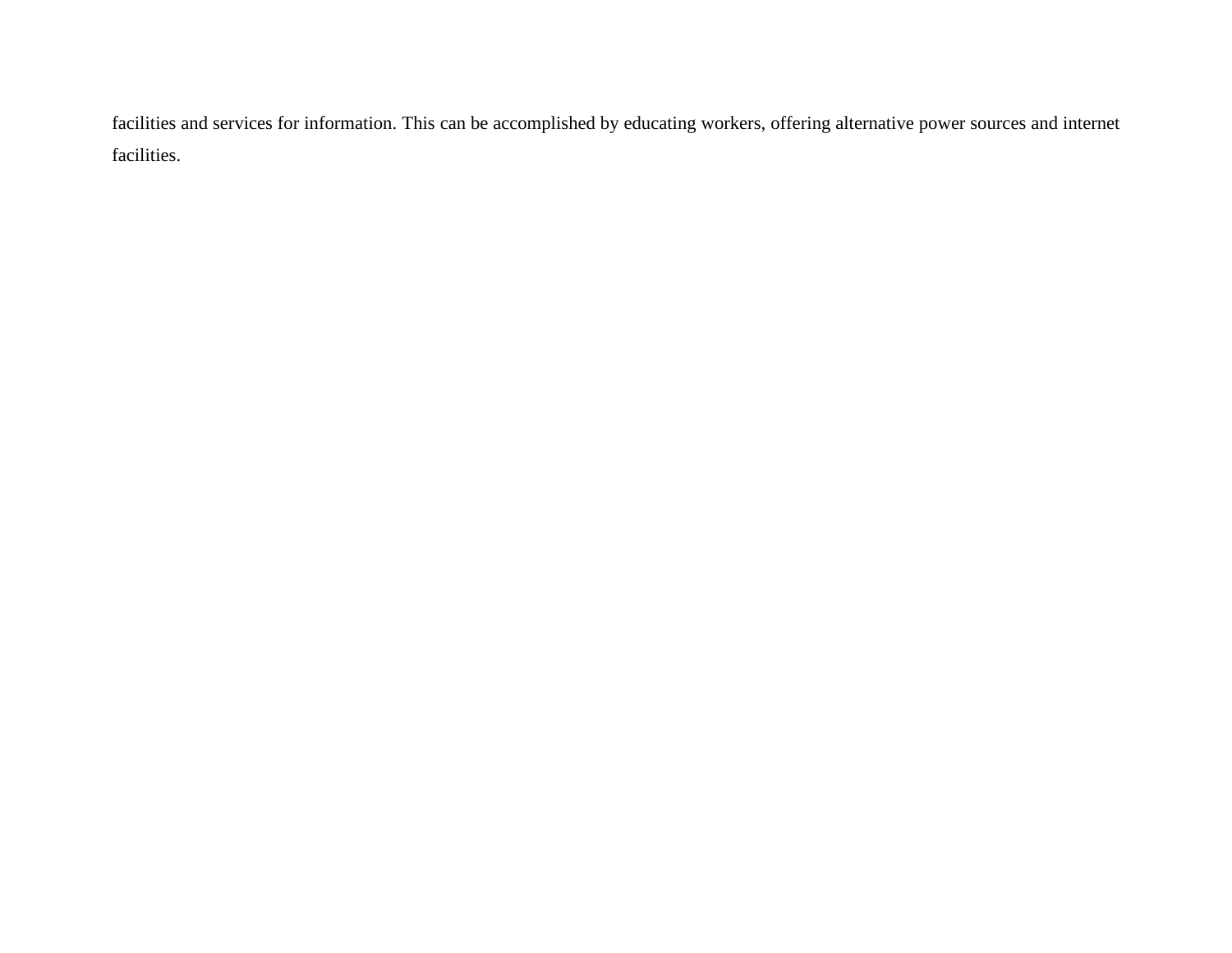### **Hypotheses tested**

**Ho1**There is no connection between the availability of tools, services and facilities for information and the usage of undergraduate students and academic staff in research efficiency in the Agriculture University Library under review.

Spearman's Rank Order Correlation statistic was used to test this hypothesis. The data was analyzed using SPSS and the outcome is shown in the following table:

**Table 7: Relationship between the availability of information resources, services and facilities and utilisation in research productivity of students and academic staff in the Agriculture University Library under study**

|                                                                             |                            |                                  | Utilisation of IRS&F in Research |
|-----------------------------------------------------------------------------|----------------------------|----------------------------------|----------------------------------|
|                                                                             |                            | <b>Availability of IRS&amp;F</b> | Productivity                     |
| <b>Availability of IRS&amp;F</b>                                            | <b>Pearson Correlation</b> | 1                                | $.807***$                        |
|                                                                             | Sig. (2-tailed)            |                                  | .000                             |
|                                                                             | N                          | 769                              | 769                              |
| Utilisation of IRS&F in Pearson Correlation<br><b>Research Productivity</b> |                            | $.807**$                         | $\mathbf{1}$                     |
|                                                                             | $Sig. (2-tailed)$          | .000                             |                                  |
|                                                                             | N                          | 769                              | 769                              |

Correlation is significant at the level of 0.01 (2-tailed).

The relationship between the availability of information tools, services and facilities and the usage of research efficiency for students and academic staff in the Agriculture University Library under review is  $r = .807$ ,  $N = 769$  and  $P = .000$ , according to Table 37 above. Therefore, the null hypothesis was dismissed and the alternative hypothesis accepted in the study, because the pvalue (.000) is less than the alpha value (.05). The researcher concluded that there was a connection between the availability of information tools, services and facilities and the usage of the student and academic staff of the Agriculture University Library studied for research productivity. It is therefore concluded that there is a major gap between the kinds of information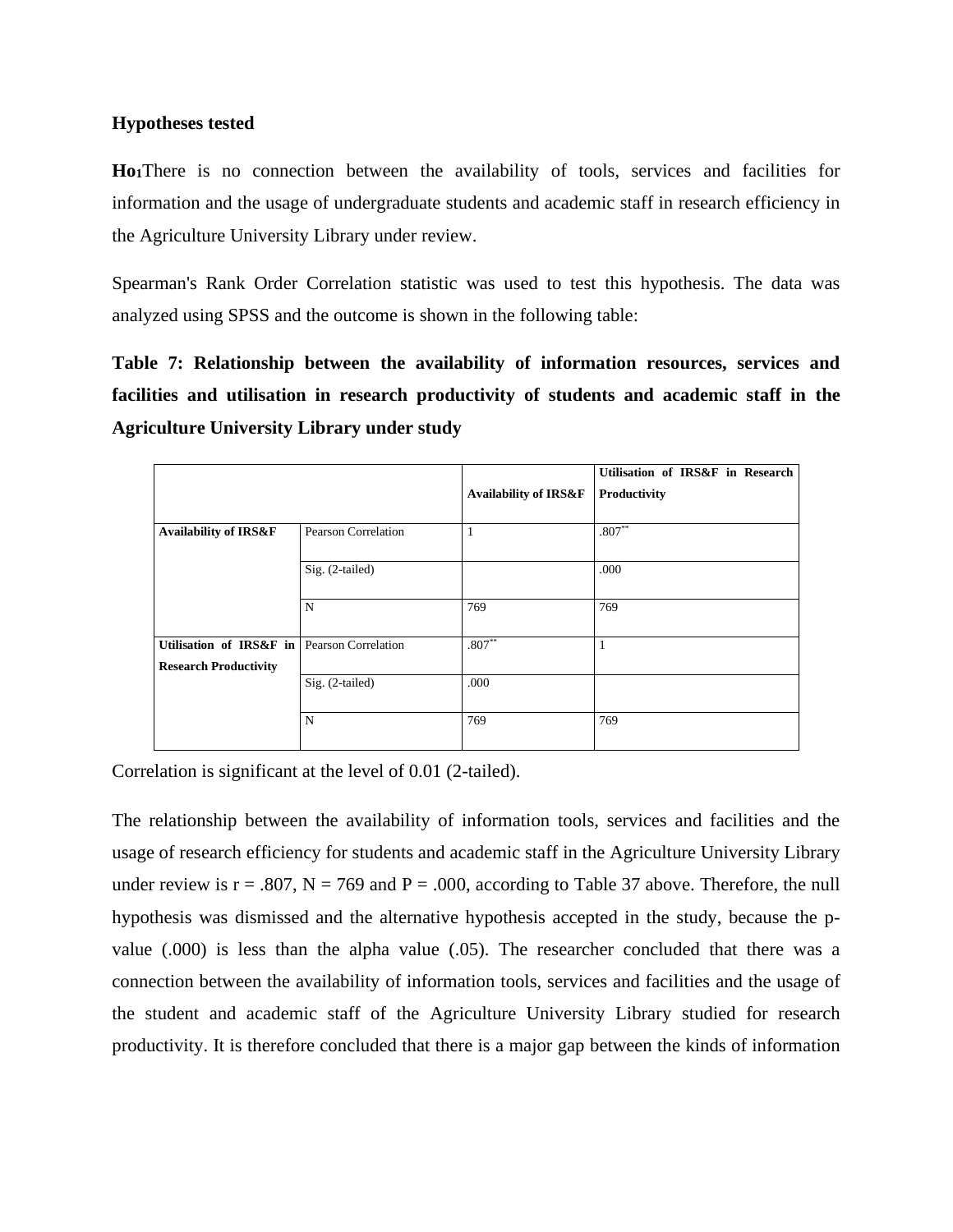services and facilities accessible and used. There is also a need for Agriculture University Library in OAU to provide more tools for knowledge and consortium enhancement.

**Ho1**The level of satisfaction of users of library and the availability of information materials, services and facilities in the Agriculture University Library for this study are not associated.

Therefore to test this hypothesis, statistics from Spearman's Rank Order Correlation were used. The data was analyzed using SPSS v.23 and the result is shown in the following table:

**Table 8: Therefore to test this hypothesis, statistics from Spearman's Rank Order Correlation was used. The data was analyzed using SPSS v.23 and the result is shown in the following table:**

|                                  |                            | <b>Satisfaction</b><br>Level<br>of |                                  |
|----------------------------------|----------------------------|------------------------------------|----------------------------------|
|                                  |                            | <b>Library Users</b>               | <b>Availability of IRS&amp;F</b> |
|                                  |                            |                                    |                                  |
| <b>Satisfaction</b><br>Level     | of Pearson Correlation     | 1                                  | $.910**$                         |
| <b>Library Users</b>             |                            |                                    |                                  |
|                                  | Sig. (2-tailed)            |                                    | .000                             |
|                                  |                            |                                    |                                  |
|                                  | $\mathbf N$                | 769                                | 769                              |
|                                  |                            |                                    |                                  |
| <b>Availability of IRS&amp;F</b> | <b>Pearson Correlation</b> | $.910**$                           |                                  |
|                                  |                            |                                    |                                  |
|                                  | Sig. (2-tailed)            | .000                               |                                  |
|                                  |                            |                                    |                                  |
|                                  | N                          | 769                                | 769                              |
|                                  |                            |                                    |                                  |

\*\*. Correlation is significant at the level of 0.01 (2-tailed).

The relationship between the level of satisfaction of library users and the availability of information materials, services and facilities in the Agriculture University Library under review is  $r = .910$ ,  $N = 769$ , and  $P = .000$ , based on Table 38 above. Therefore, the null hypothesis has been dismissed and the alternative hypothesis accepted, because the p-value (.000) is smaller than the alpha value (.05). The investigator concluded that the level of satisfaction of library users and the availability of information tools, services and facilities in the Agriculture University Library under study are associated. It is therefore concluded that there is a substantial difference in the type of information resources and facilities available and used in the studied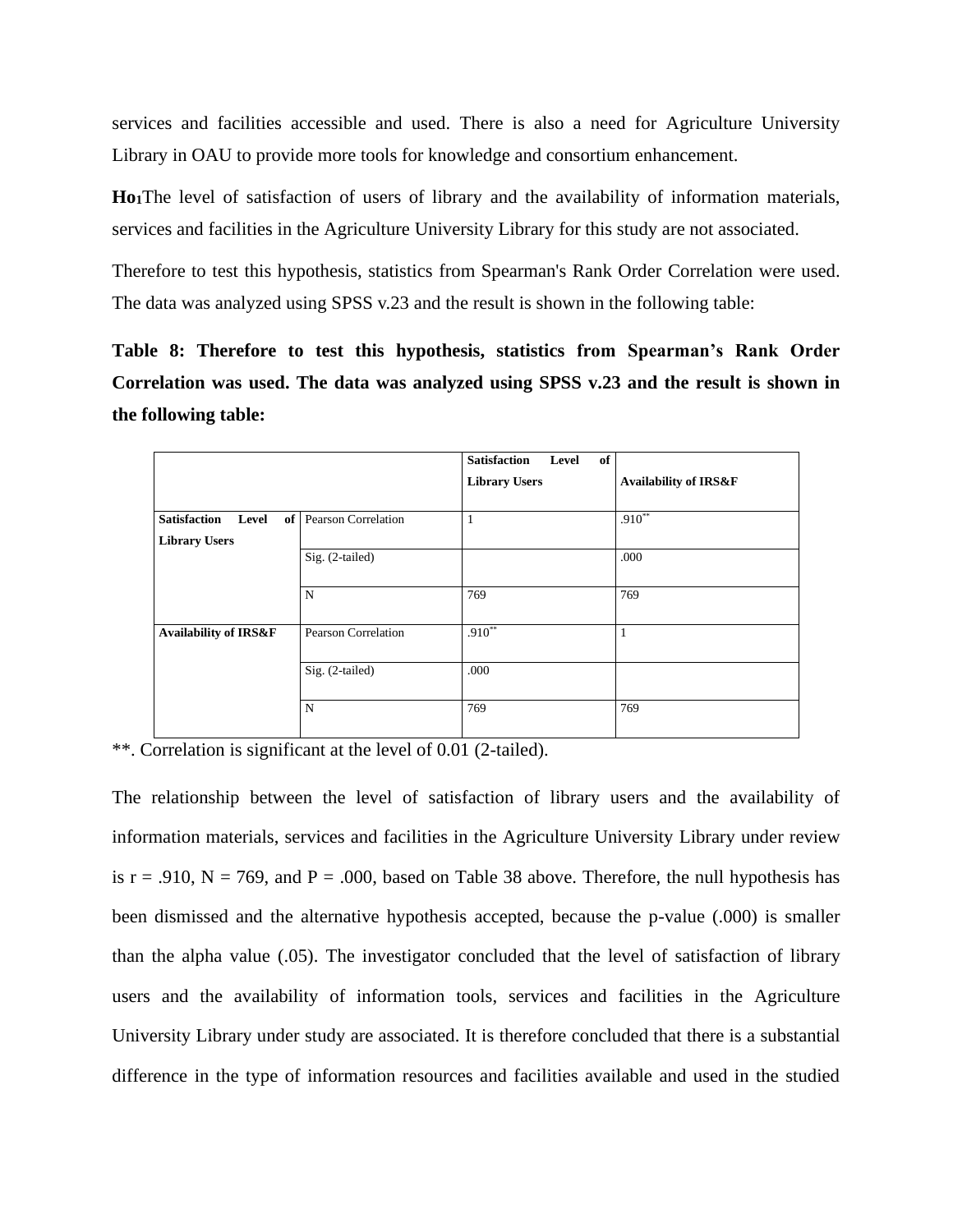Agriculture University Library in OAU. There is therefore a need for University Library to provide and make users aware of appropriate and up-to-date information resources and also to help them access and.use the resources

### **Findings**

## **Types of Information Resources services and facilities that are available in Agriculture University Library OAU**

The available information resources in the Library are dominated by journals, textbooks, thesis/dissertations/projects, newspapers, conference proceedings & technical reports, e-books and e-thesis/dissertations/projects, followed by tables, fans, CDROMs and computers as the most available furniture and equipment available in the library.

## **Accessibility of Information resources, services and facilities in Agriculture University Libraries**

In the sense of the use of information resources in the University Library OAU, the importance of the accessibility of information resources, services and facilities was well interpreted. The study reveals that there is a substantial gap between undergraduate students and academic staffs in accessing the information resources. In sum, the students use the library materials more frequently in contrast to the academic staffs.

## **Determine the degree to which library users are pleased with the Agriculture University Library' information resources, programs and facilities in OAU**

Overall, the level of satisfaction of library users showed that all of them are not happy with their suitability with different information services, such as ranked translation services inter library loans, printing and binding services and information consulting services average. The study shows that consumers, both academic staff and undergraduates, were pleased with circulation facilities.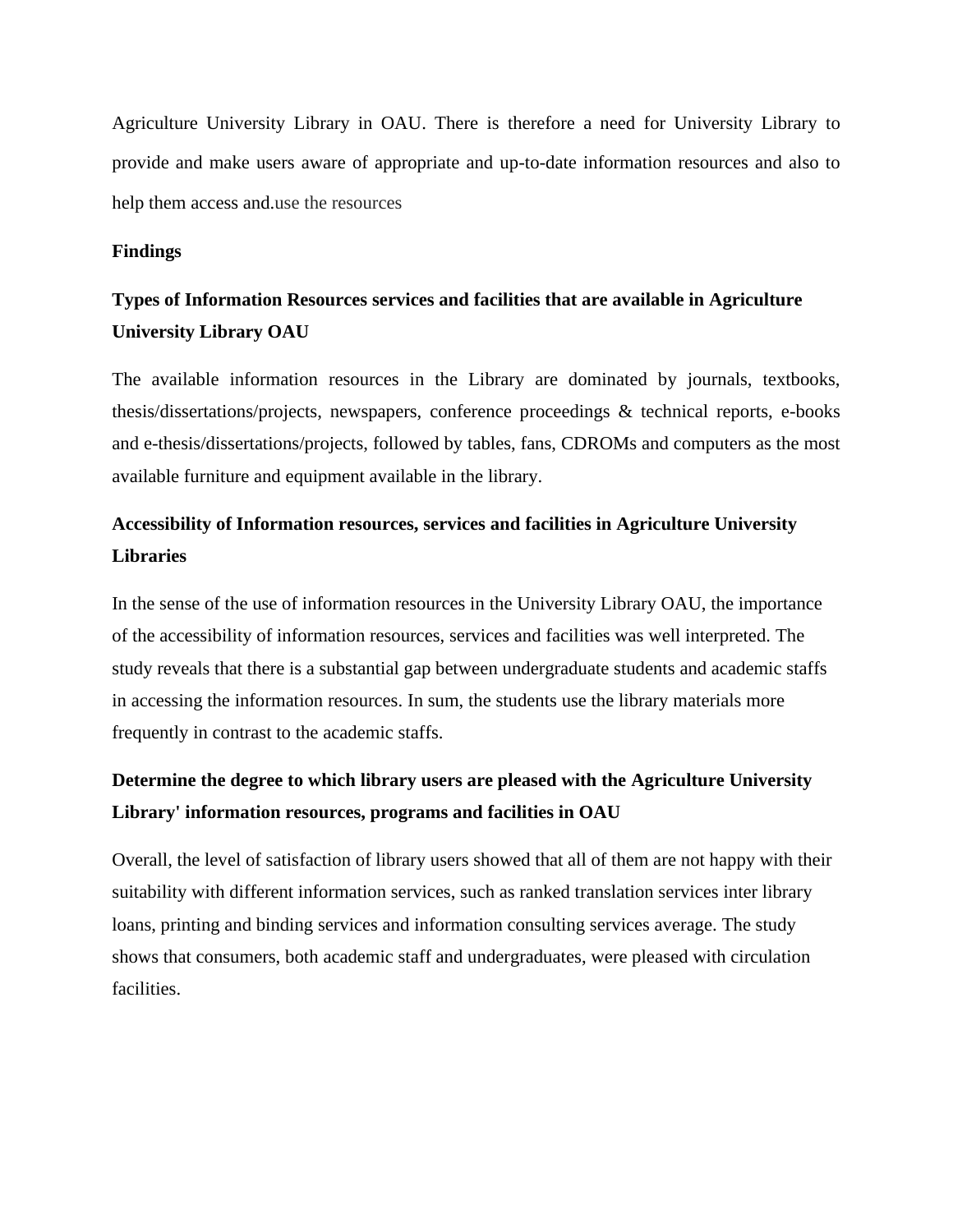#### **Recommendations**

1. By dividing reading space and sitting between men and women, having a separate section called "Research Section" and providing facilities such as a separate rest room and the internet, computers and printers with qualified staff may allow them to have a comfortable physical atmosphere. Although online journals and databases are on the verge of becoming a reality, traditional library services such as inter-library loans and document delivery services still retain their identity.

2. User profile: The "personal profiles" of academic and non-academic staff must be maintained on the basis of their areas of expertise in order to provide the appropriate services needed. Personal profiles should include, on the basis of these areas, their descriptions and specialization areas and essential main terms of their thrust areas. Libraries should provide academic and nonacademic staff and postgraduate students with personalized services such as SDI and CAS computer-assisted mailing facilities on time.

3. Connecting all the faculties, offices, classrooms, departments and hostels to the library digitally, so that a physical visit to the library is not mandatory. Steps should, therefore, be taken to strengthen the library system by fully digitizing libraries and also increasing library working hours from 9:00am to 12:00pm. In order to enhance library use, the University should implement the shifting and hazard allowances to the deserved staff.

14. The implementation of a 'Library Use' hour at least for undergraduates and postgraduates, as part of the daily time table. Credit points to be provided to students in their assignments, projects, dissertations and theses for the use of library references.

5. Better processes and procedures and strong library staff relationships, so that people feel more secure contacting them when using the library to solve their problems.

6. Academics and students often pursue information in university library for their scholarly pursuits, but the information resources of the university are insufficient to meet their information requirements. As a result improved tools, programs and equipment should be upgraded It is proposed that the library subscribes to relevant databases such as e-books and e-journals edatabases, e-Granary, textbooks, reference books and existing university curriculum-related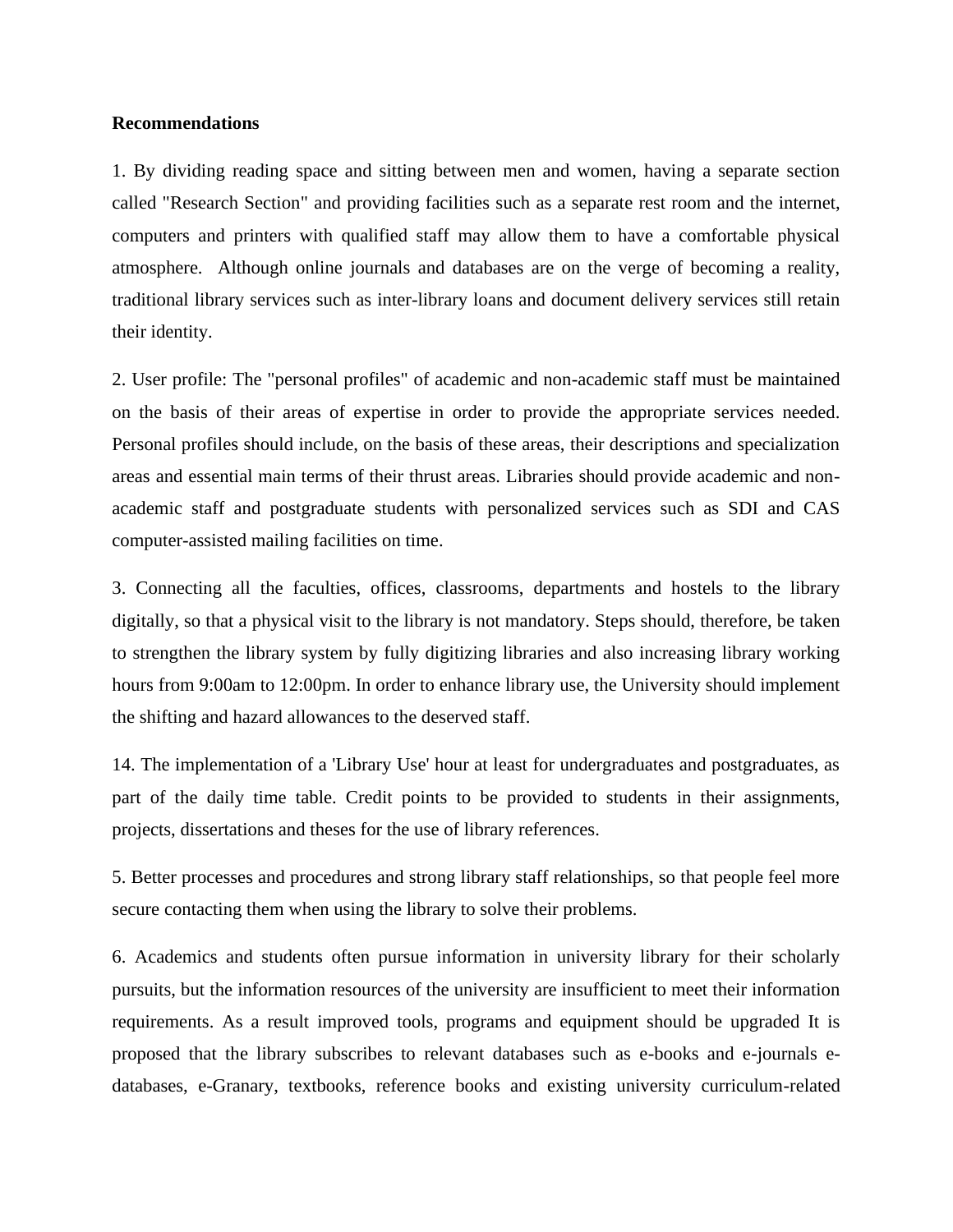journals and forms part of the library consortium. It is equally important to have a favorable reading atmosphere and guide pamphlets for newly enrolled students to use the library.

7. A requirement for better and timely facilities in the library is the availability of well-qualified and sufficient personnel. The researcher has observed, along with the suggestions made by the respondents, that the Agriculture University Library under study face acute shortages of manpower, particularly of technical staff. In addition, it was noted that the respondent libraries did not have trained computer personnel to control the libraries' computer-related functions. Therefore as recommended by the Library Registration Council of Nigeria (LRCN) Minimum Standards and Guidelines for Academic Libraries in Nigeria benchmark 2014, the study recommends that the authorities should make certain arrangements to fill vacant posts quickly for the smooth running of the library as recommended by the Library Registration Council of Nigeria (LRCN) Minimum Standards and Guidelines for Academic Libraries in Nigeria benchmark 2014, which specified that the composition of the library staff should be: 35% librarians, Para- Professionals

8. Provision of facilities which are in high demand amongst users based on their needs of different types, textbooks, journals, offline databases, e.g. e-Granary and other resources are to be procured by the library. The responses to the questionnaire suggest that the users, especially academic staff, prefer to have many copies of prescribed journals and textbooks in the Library. The Post-graduates and academic staff suggested that, apart from textbooks, reference books and periodicals should also be added to the existing collection.

9. With the advent of networking, internet and the information explosion, contemporary academics and students have access to these newfangled technologies. Therefore most of them are likely to access the library's information services online instead of patronizing the library. If provisions are made in the library to capture the information resource usage of these users, who access the Library through computer networks, greater insights about the level of utilization could be gained

10. It is thus essential to train the library staff on all these aspects to improve their relationship and skills. Efforts should also be made to create a comprehensive a frequently Asked Questions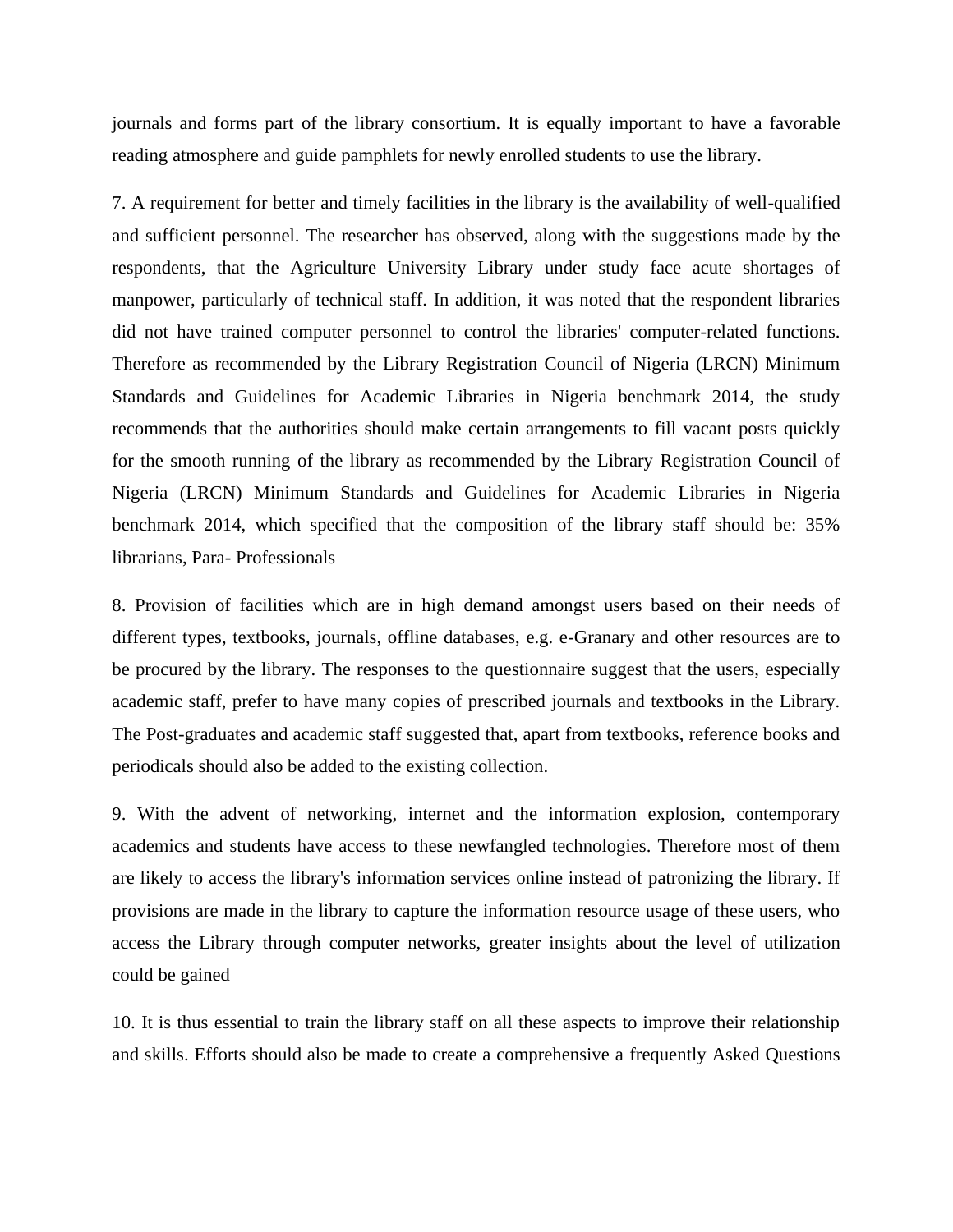(FAQs) module about the availability, location and ways and means of using these facilities, which would prove absolutely useful to the end user.

11. It is necessary to subscribe to various digital knowledge resources and e-databases, so that users have access to the various types of information resources necessary for their academic and research work. With the advent of the internet and information technology, the various services you need in the library have become almost difficult to procure physically, and if the library could subscribe to various online and offline databases, the user could access whatever information they need in the library.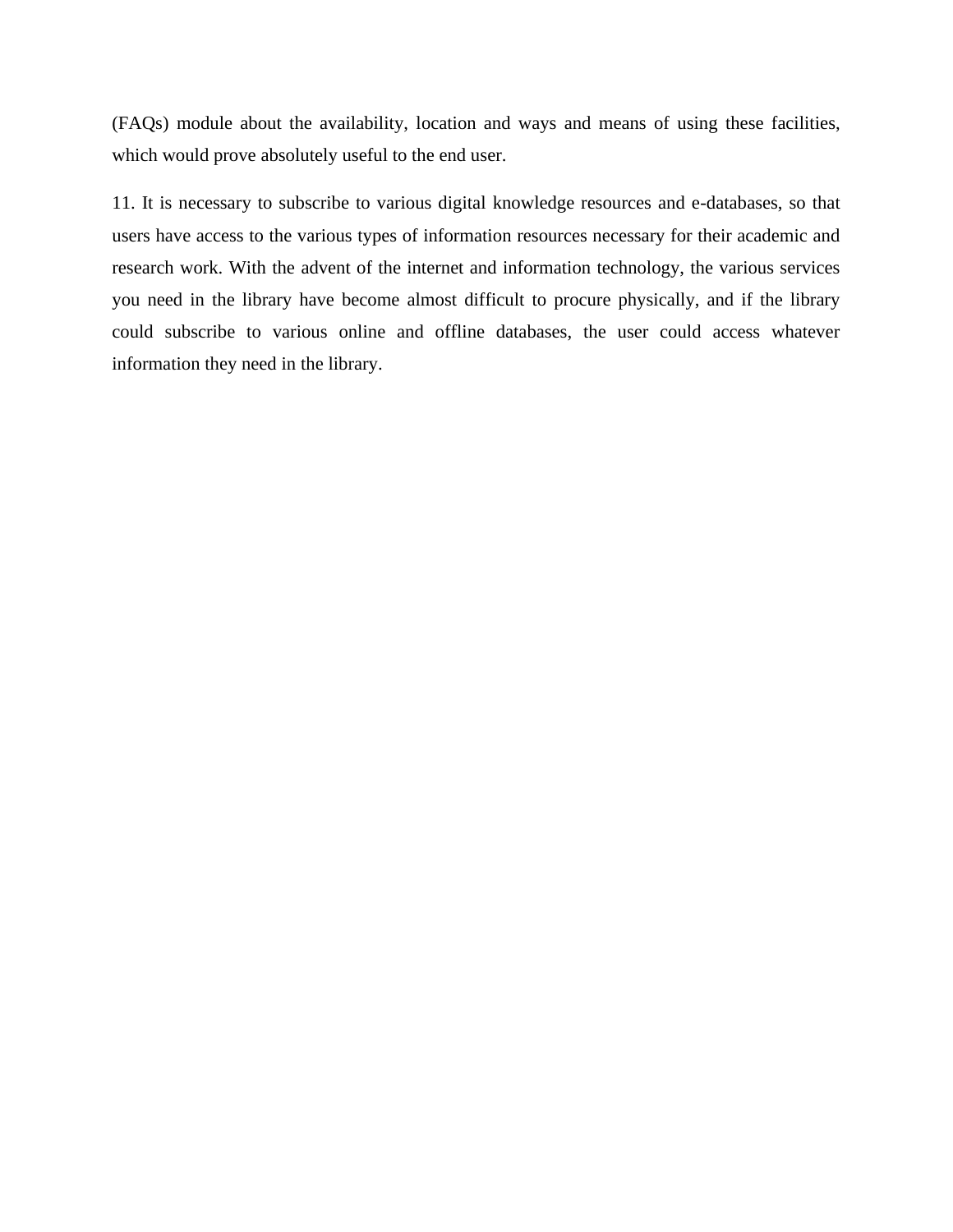#### **REFERENCES**

- Aba, J., Beetseh, K., Ogban, O. O., & Monica, E. U. (2015). The Use of Internet Services by Postgraduate Students for Research in Francis Idachaba Library, University ofAgriculture Makurdi. IOSR Journal of Research & Method in Education (IOSR , 15-23.
- Abubakar, J. D. (2020). Availability and Accessibility of Information Resources In University Libraries For Students' Academic Use: A Case Study Of Pharmaceutical Science Students Of The University Of Jos. Library Philosophy and Practice , 1-19.
- Akpe, P. D., Gabriel, I. A., & Gbashinma, C. N. (2018). The Availability and Utilization of Information Resources by Students of Akawe Torkula College of Advanced and Professional Studies (ATCAPS),. IOSR Journal of Research & Method in Education (IOSR-JRME) , 6-12.
- Aladeniyi, F. R., & Temitope, S. O. (2018). Utilization of Library Information Resources by Undergraduate Students of University Of Medical Science Ondo, State, Nigeria. American International Journal of Contemporary Research , 92-99.
- Anyira, I. E., & Imade, I. (2020). Open Access Resources: Option for Libraries in a Challenged Economy. Library Philosophy and Practice , 1-21.
- Babarinde., B. A., & Festus, O. (2020). Provision of Information resources and Services to Visually Impaired Students at Oyo State School for the Blind Ogbomoso, Nigeria. Library Philosophy and Practice , 1-20.
- Chauhan, K. (2015). User Satisfaction with Adequacy of Library Collection in MM Engineering College Library. International Journal of Art & Humanity Science (IJAHS) , 8-11.
- Choudhary, S., & Mukut, S. (2017). An Evaluation of ICT Infrastructure and Application in Selected College Libraries of Cachar District, Assam. International Journal of Digital Library Services , 56-62.
- Ekene, U., Amaoge, D. A., & Nnamdi , E. (2016). Assessment of Available Resources and Library Services Provided in Two Medical Libraries in South-East Nigeria. International Journal of Library Scienc , 1-6.
- Gwang, J. M. (2016). Influence of Planning on Infrastructural Resources Provision in Nigerian University Libraries. Saudi Journal of Humanities and Social Sciences , 1-6
- Ifijeh, G., Juliana Iwu, I., & James, O. A. (2016). Digital Inclusion and Sustainable Development in Nigeria. 3rd International Conference on African Development Issues , 52-57.
- Ijiekhuamhen, O. P., Aghojare, B., & Ferdinand, O. (2015). users satisfaction with library, sources, facilities and information services provided by an academic library in Federal University of Petroleum Resources, (FUPRE) Library. International Journal of Academic Research and Reflection , 67-77.
- Ilogho, J. E., Alao, A., Adekeye, O., & Gesinde, A. (2020). The Role of Librarians in Health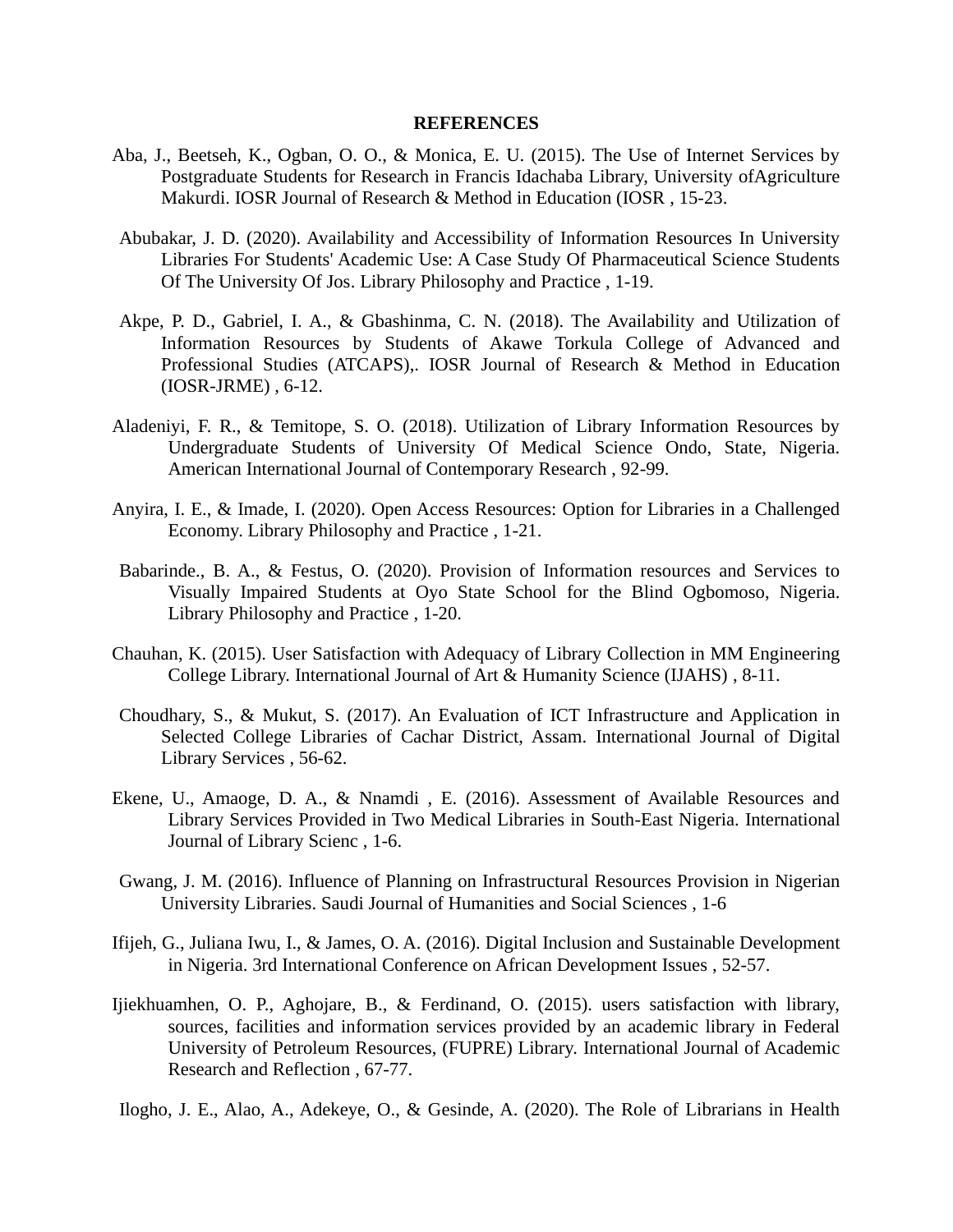Information Provision for Depression Reduction. Library Philosophy and Practice , 1-19.

- Jabbar, A., Saqib, U. R., & Muhammad, A. H. (2020). Accessibility and Use of Institutional Repository among Research Scholars: A Case of COMSATS Institute of Information Technology, Lahore. Library Philosophy and Practice , 1-18.
- Jan, S. U., & Rehman, A. U. (2020). "Usability And Accessibility of Internet By The University Students of Pakistan: A Quantitative Study of Khushal Khan Khattakuniversity Karak-Pakistan". Library Philosophy and Practice (e-journal) , 1-15.
- Kalbande, D., & Chavan, S. P. (2017). ICT Infrastructure Facility in Agricultural College Libraries in Maharashtra. International Journal of Digital Library Services , 45-55.
- Kumar, N., & Ashu, A. (2015). Use of Information and Resources of Central State Library, Ambala, Harryna. International Journal of Multidisciplinary Development .

Kumar, G. K. (2017). Use of Information Resources and Services available in the library by the Postgraduate Students and Research scholars of University of Agricultural Sciences, Dharwad: a Study. International Journal of Digital Library Services , 1-12.

- Kutu, J. O., & Olabode, O. (2020). Information resources availability, utilisation and job performance of academic Librarians in selected university libraries in North-Central Nigeria. Library Philosophy and Practice , 1-28.
- Kwaghgba, 1. N., Matthew, T. C., & Rhoda, W. G. (2015). Assessment of Customer Satisfaction with Products and Services of Academic Libraries in Zaria Metropolis. International Journal of Academic Library and Information Science , 236-246.
- Madondo, T., Nevermore, S., & Collence, T. C. (2017). on Use of Electronic Information Resources by Undergraduate Students in the Faculty of Management and Administration at Africa University, Mutare, Zimbabwe. Asian Research Journal of Arts & Social Sciences , 1-12.
- Madu, A. U., Ibrahim, V., & Saratu, C. M. (2018). Availability andUtilization of ICT forInformation Retrieval ByUndergraduate Students In Ramat Library, University of Maiduguri: A Case Study. Journal Of Humanities And Social Science , 1-8.
- Olasupo, I. O. (2017). Influence of Infrasturactural Facilities on Research Output of Academic Staff of Univeristy of Ibadan. Afro Asian Journal of Social Sciences , 1-15.
- Osaze Ijiekhuamhen, P., Blessing, A., & Omosekejimi, A. F. (2015). Assess Users' Satisfaction on Academic Library Performance: a Study. International Journal of Academic Research and Reflection , 1-11.
- Owolabi, S., Oluwafemi, A. I., Foluke, O., & Atinuke, O. O. (2016). on Utilization of Electronic Information Resources by Undergraduate Students of University of Ibadan: A Case Study of Social Sciences and Education. Journal of Education and Practice , 1-7.